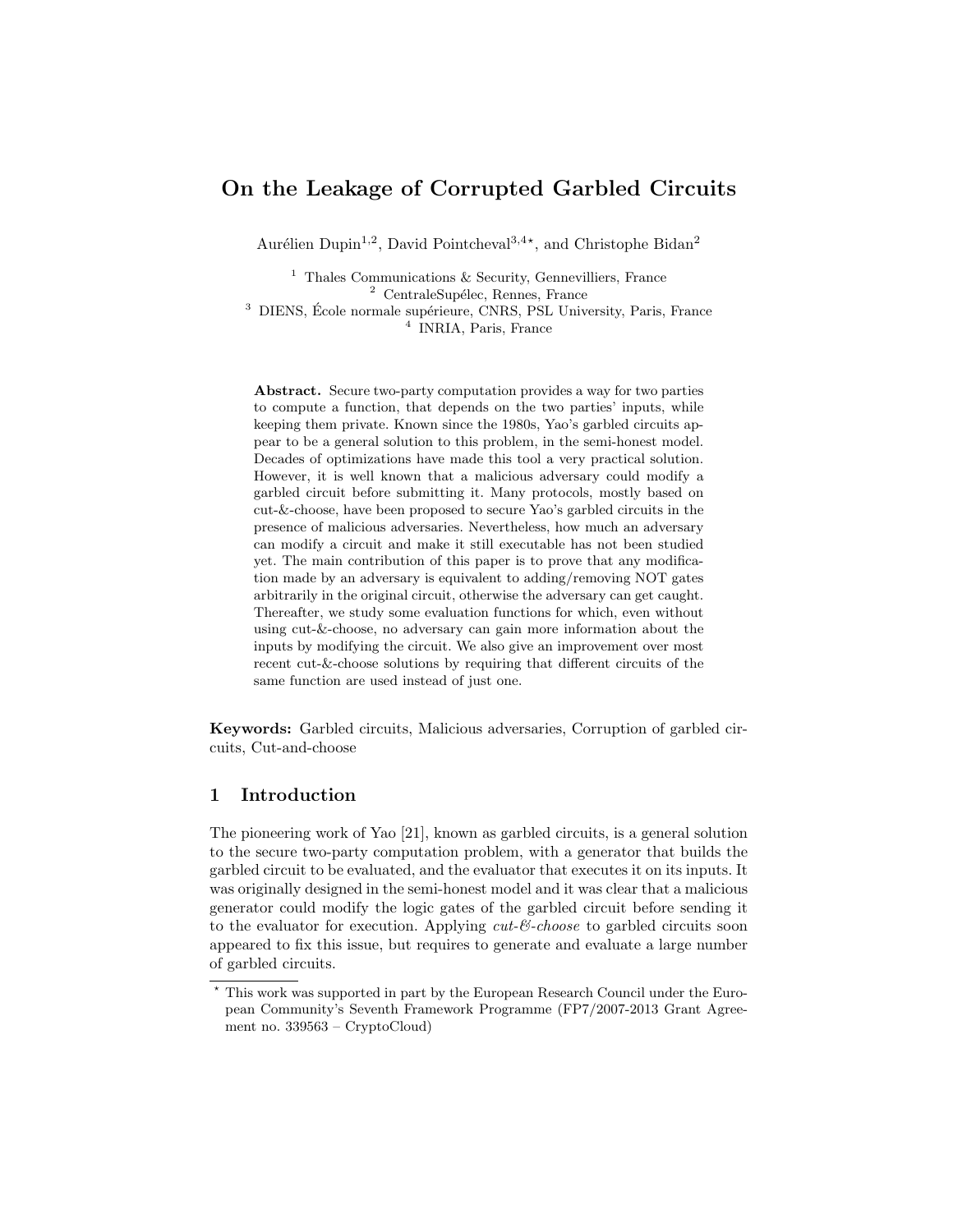Since then, a lot of work has been made to optimize the garbled circuits on the one hand  $[2, 15, 8, 22]$ , and the cut-&-choose on the other hand  $[13, 10]$ , 18, 14, 9, 19, 1, 20]. The best of these approaches requires s garbled circuits for statistical security  $2^{-s}$ . To mitigate this overhead, other works have studied the amortized setting, where many evaluations of the same function occur [5, 11, 12]. These solutions only require  $\mathcal{O}(s/\log \tau)$  circuits for  $\tau$  evaluations. Other interesting solutions based on a gate-level cut-&-choose have emerged [16, 3, 17]. While these protocols have good asymptotic performances, their implementations still have a higher running time in practice than the best circuit-level cut- $\&$ -choose protocols. However, all these techniques aim at avoiding any kind of modification on the circuit. Nevertheless, it has never been studied which modifications a malicious generator can make to a single garbled circuit, still leading to an accepted execution, and then why the cut-&-choose is necessary.

Before the most recent general optimization of semi-honest garbling schemes of Zahur, Rosulek and Evans [22], such a study would have been meaningless. Indeed, it was obvious that an adversary could apply any modification of his choice as long as the topology of the circuit remains the same. In other terms, any binary gate could be turned into any other binary gate and the resulting corrupted garbled circuit would be still executable for any input. However, the recent improvement [22] manages to reduce the size of a garbled gate to only two ciphers (instead of three since the work of Naor et al. [15], or even four before that). Whereas this improvement can be seen as just a nice improvement for an honest party, it is clearly an extra constraint for a malicious party, given that he can now change only two variables instead of three or four. Since then, it is not clear which modifications can actually be made, and we prove in this paper that it is much more limited than suggested in the previous state-of-the-art.

More specifically, our first contribution is to show that an adversary is only able to add NOT gates to a circuit or to allow abortion of the protocol. The latter case is already known in the state-of-the-art as selective failure attacks. This result leads to our second contribution: we show some evaluation functions for which no such addition of NOT gates can help an adversary to learn more information about the inputs than the honest circuit. For such functions, this shows that a single circuit, without any cut-&-choose, is the best solution even against malicious adversaries (under the assumption that learning more information is not worth being caught). These results hold for the generic garbling scheme presented in [22].

When one of the parties does not have any inputs, privacy-free garbling schemes should be used instead. Privacy-free garbling schemes were used by Jawurek et al. [6] to build very efficient zero-knowledge proof of knowledge protocols. In this context, a prover has a secret, that satisfies some given statement, and wants to convince a verifier about his knowledge without revealing it. The works of [4] and later [22] showed that in this setting, the size of garbled circuits can be drastically reduced. Our results also hold for the optimal privacy-free scheme of [22], and thus limit a malicious verifier to add NOT gate or to make selective failure attacks.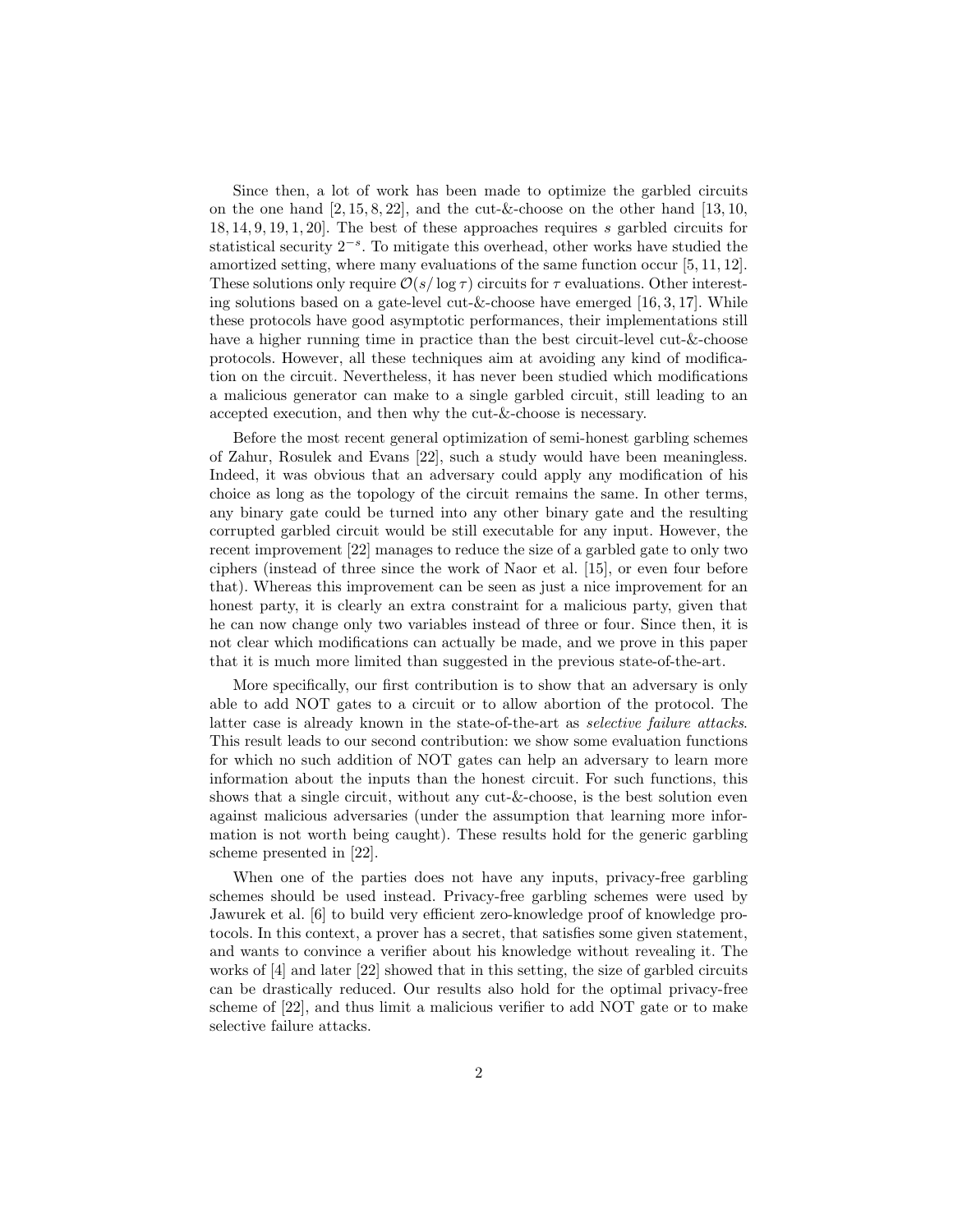Table 1. Garbled truth table

|  | $\left H(k_A^0)\right  \! H(k_B^0) \! \left E_{k_A^0}(E_{k_B^0}(k_C^{g(0,0)}))\right $ |
|--|----------------------------------------------------------------------------------------|
|  | $\left H(k_A^0)\right  \! H(k_B^1)\big  E_{k_A^0}(E_{k_B^1}(k_C^{g(0,1)})$             |
|  | $\left H(k_A^1)\right H(k_B^0)\left E_{k_A^1}(E_{k_B^0}(k_C^{g(1,0)}))\right $         |
|  | $\left H(k_A^1)\right H(k_B^1)\left E_{k_A^1}(E_{k_B^1}(k_C^{g(1,1)}))\right $         |

Table 2. Commitments of outputs

The next section is a reminder of how to garble a circuit with the most recent optimizations. Then, we show in Section 3 that an adversary can add NOT gates to a circuit or make selective failure attack. We also describe how to make these corruptions. The main contribution of our paper comes in Section 4: we prove that no other modification can be made for a large class of circuits that we define. Section 5 gives a construction of garbled circuits that reduces the possible deviations. Finally, we study in Section 6 the impact of our contribution on some real-case circuits and show that some of them do not require cut-&-choose based solutions to ensure privacy, and that for the others, cut-&-choose can be improved for free by recommending that different circuits of the same function are used instead of just one.

## 2 A Reminder of the Garbled Circuit Optimizations

Let us remind how garbled circuits are designed. The point-and-permute technique [2], the 25-%-row reduction [15] and the free-XOR [8] are briefly explained in the beginning of this section. We refer the reader to these papers for details.

## 2.1 The Basic Construction

We assume both parties agree on the function to evaluate and the circuit representation of it. One party, called the generator (noted  $\mathcal{G}$ ), randomly chooses two garbled keys  $k_i^0$  and  $k_i^1$  for each wire  $w_i$  of the circuit, representing respectively 0 and 1. Then, for the Boolean gate g taking as input the wires  $w_A$  and  $w_B$  and returning the output in  $w_C$ ,  $\mathcal G$  computes the garbled truth table as shown in Table 1, using a hash function  $H$  and a symmetric encryption function  $E$ .

The rows of this table are randomly shuffled before they are sent to the other party, the evaluator (noted  $\mathcal{E}$ ). Then, with the keys  $k_A^a$  and  $k_B^b$ ,  $\mathcal{E}$  is able to compute  $k_C^{g(a,b)}$  $C^{(a,0)}$ . That way,  $\mathcal E$  evaluates the circuit and obtains output garbled keys.  $G$  also provides commitments of the garbled keys of the output of the circuit (shown in Table 2) that allow  $\mathcal E$  to get an exploitable result, and check the correct evaluation. If  $\mathcal E$  is not supposed to learn the result, these commitments can be randomly shuffled and sent to  $\mathcal E$ . If the result does not match any commitment, then an error or a misbehavior in the generation of the garbled circuit may have occurred.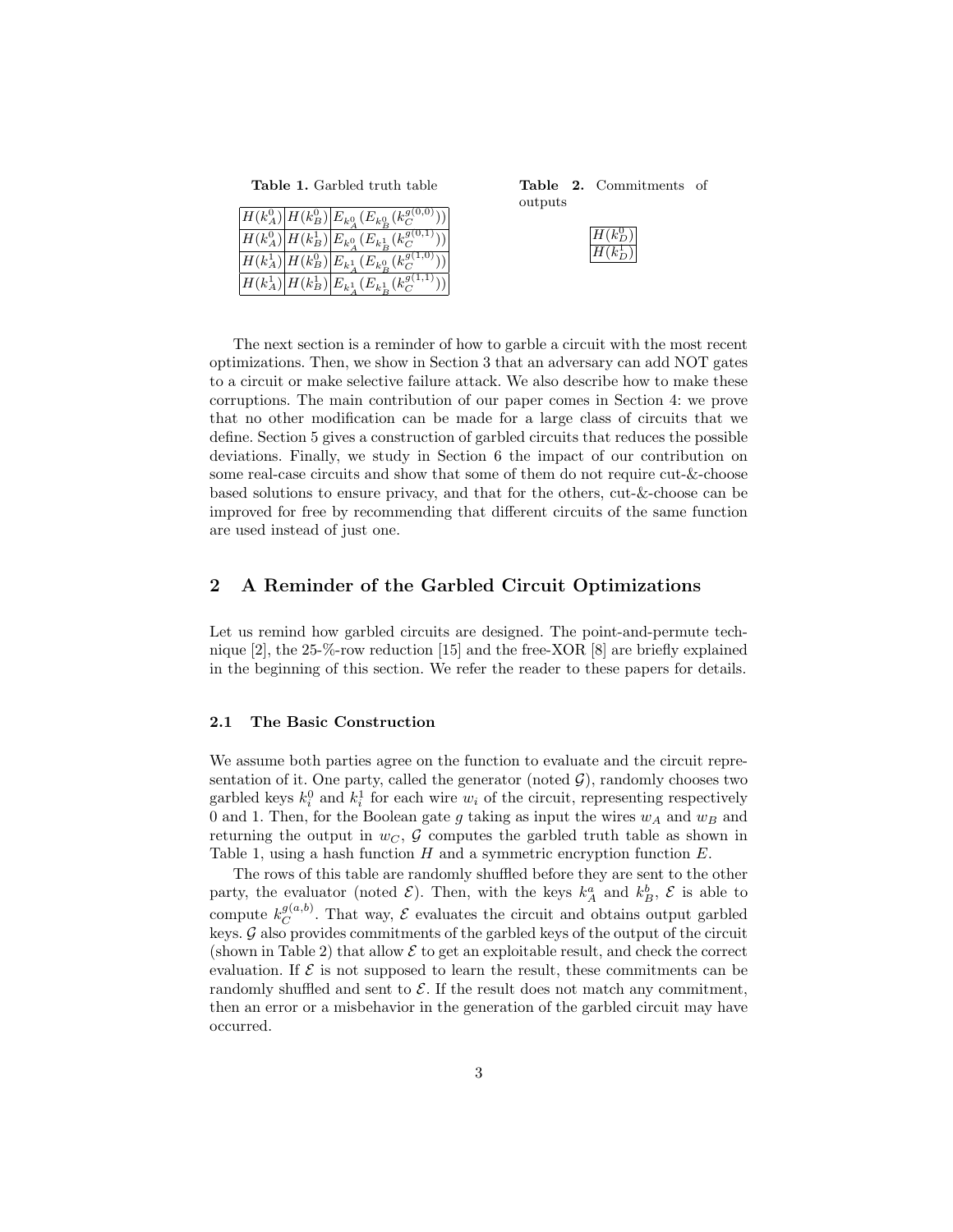### 2.2 The Point-and-Permute Trick

The point-and-permute trick of Beaver, Micali and Rogaway [2] allows to get rid of the two input columns of Table 1. For every wire  $w_i$ ,  $\mathcal G$  picks a random bit  $p_i$ , called permute bit. The least significant bit of a garbled key (later called select bit) is now the clear value masked with the permute bit. For example, the select bit of  $k_A^a$  is  $a \oplus p_A$ . Remark that the select bit of every garbled key is arranged so that the two garbled keys of a wire have opposite select bits. Then, the garbled truth table can be arranged by these select bits, as shown in Table 3. Then,  $\mathcal E$ uses the select bit of the garbled keys to determine which row he should decrypt.

In the rest of the paper, we call  $s()$  the function that takes a garbled key as input and outputs the select bit of that key. It tells  $\mathcal E$  which line of Table 3 he should use while executing:  $s(k_A^a) = a \oplus p_A$ ,  $s(k_A^{p_A}) = 0$ , and  $s(k_A^0) = p_A$ .

## 2.3 The 25%-Row Reduction

The 25%-row reduction of Naor, Pinkas and Sumner [15] allows to reduce the number of ciphertexts per garbled gate. The main idea is to choose one of the output keys so that the first ciphertext is nullified. Then, one less ciphertext has to be transmitted. For example, in Table 4,  $k_C^{g(p_A, p_B)}$  is the decryption of zero.

#### 2.4 The Free-XOR Trick

The free-XOR trick of Kolesnikov and Schneider [8] allows to garble XOR gates for free. The idea is to choose a *global offset*  $\Delta$  that will be used to differentiate the two garbled keys of a same wire. In other words, for any wire, the bitwise XOR of the two garbled keys is  $\Delta$ . That way, when the evaluator has to evaluate a XOR gate, he just bitwise XOR the two input garbled keys to obtain the output garbled key. Note that, in order to make it compatible with the pointand-permute technique,  $\Delta$  has to be odd.

## 2.5 The Two Half-Gates Technique

We now describe how to garble an AND gate using only two ciphertexts. As noticed in the original paper of Zahur, Rosulek and Evans [22]:

$$
\forall \gamma \in \mathbb{F}_2, a \wedge b = \underbrace{(a \wedge \gamma)}_{\text{First half-gate}} \oplus \underbrace{(a \wedge (b \oplus \gamma))}_{\text{Second half-gate}}
$$

Table 3. Garbled truth table with permute bit

 $E_k$ 

 $E_{k}$ 

 $E_{k}$ 

 $E_{k}$ 

Table 4. 25% reduced garbled truth table

| $_{\frac{p_{A}}{A}}(E_{k_{B}^{p_{B}}}(k_{C}^{g(p_{A} , p_{B})}))$                                             |  |
|---------------------------------------------------------------------------------------------------------------|--|
| $_{A}^{p_{A}}(E_{k_{B}^{\overline{p_{B}}}}(k_{C}^{g(\overline{p_{A},\overline{p_{B}}})}))$                    |  |
| $\frac{1}{\sqrt{2\pi}}(E_{k^p_B}(k^{\overline{g(\overline{p_A}, p_B)}}))$                                     |  |
| $\frac{1}{\sqrt[p_A]{E_{k^{\overline{p}_B}}}\left(k_C^{g\left(\overline{p_A},\overline{p_B}\right)}\right))}$ |  |

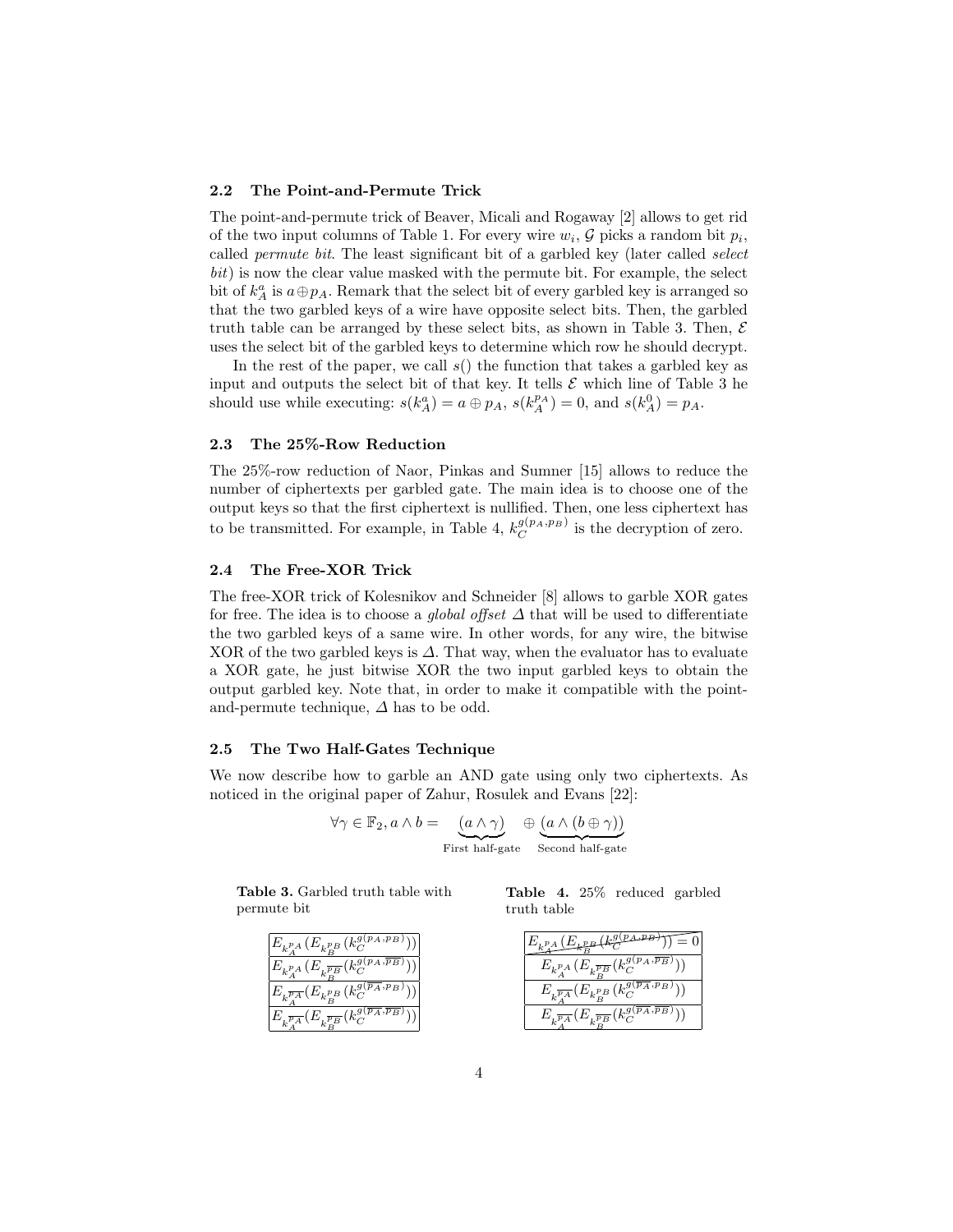

Fig. 1. The two half-gates of an AND gate

Then, an AND gate is replaced by the sub-circuit shown in Fig. 1 with the bit  $\gamma$  randomly chosen by G. A *half-gate* is defined as a gate for which one of the inputs is known by one of the parties. In the first half-gate,  $\gamma$  is known by  $\mathcal{G}$ , whereas in the second,  $b \oplus \gamma$  can be revealed to  $\mathcal E$  without leaking b (by revealing the permute bit of the corresponding wire). Using this knowledge, each half-gate can be reduced to one ciphertext (called  $G$  and  $E$ ).  $\mathcal G$  computes these ciphertexts as described in Table 5 and send them to  $\mathcal E$ . We note i and j two distinct and public indexes used as salts for hash function, as detailed in [22].

Table 5. Garbling the half-gates

|                                              | First half-gate                                                                | Second half-gate |                                                                 |  |
|----------------------------------------------|--------------------------------------------------------------------------------|------------------|-----------------------------------------------------------------|--|
|                                              | Garbled table if $\gamma = 0$ Garbled table if $\gamma = 1  b \oplus \gamma  $ |                  | Garbled table                                                   |  |
| $k_X^0 \oplus H(k_A^{p_A} i) = 0$            | $k_{\rm x}^{p_A} \oplus H(k_{\rm A}^{p_A} i) = 0$                              |                  | $k_Y^0 \oplus H(k_{B\gamma}^0 j) = 0$                           |  |
| $k_X^0 \oplus H(k_A^{\overline{p_A}} i) = G$ | $k_{X}^{\overline{p_{A}}} \oplus H(k_{A}^{\overline{p_{A}}} i) = G$            |                  | $\left k_Y^0 \oplus k_A^0 \oplus H(k_{B\gamma}^1 j) = E\right $ |  |

To simplify notations, we will omit the salts  $i$  and  $j$  unless they are necessary to our proofs. Then,  $\mathcal E$  executes the garbled gate using the garbled inputs. Table 6 shows the four different algorithms of evaluation, depending on the garbled inputs the evaluator has. Of course, three of them output the same garbled key (for an output 0 to the AND gate). Knowing the clear value of  $b \oplus \gamma$  and the select bit of  $k_A^a$ , the evaluator is able to choose the correct algorithm.

Table 6. Evaluating the half-gates

|                                                   |                                                                                 |                                  | Inputs First half-gate Second half-gate Garbled output key                                                                                                                                                                                                   |
|---------------------------------------------------|---------------------------------------------------------------------------------|----------------------------------|--------------------------------------------------------------------------------------------------------------------------------------------------------------------------------------------------------------------------------------------------------------|
| $\left k_A^{p_A}\right k_{B\gamma}^0\right ^{-1}$ | $H(\bar{k}_{A}^{\overline{p_{A}}})$                                             | $H(k_{B_{\gamma}}^{\mathsf{U}})$ | $K_1 = H(k_A^{p_A}) \oplus H(k_{B\gamma}^0)$                                                                                                                                                                                                                 |
| $\left k_A^{p_A} \right  k_{B\gamma}^1 \Big $     | $H(\overline{k_{A}^{p_{A}}})$                                                   |                                  | $\overline{ E\oplus H(k_{B\gamma}^1)\oplus k_A^{p_A} }K_2=E\oplus H(k_A^{p_A})\oplus H(k_{B\gamma}^1)\oplus k_A^{p_A}$                                                                                                                                       |
|                                                   | $\left k_A^{\overline{p_A}}k_{B\gamma}^0\right G\oplus H(k_A^{\overline{p_A}})$ | $H(k_{B\gamma}^0)$               | $K_3 = G \oplus H(k_A^{\overline{p_A}}) \oplus H(k_{B\gamma}^0)$                                                                                                                                                                                             |
|                                                   |                                                                                 |                                  | $\big  k_A^{\overline{p_A}}\big  k_{B\gamma}^1\big \ G \oplus H(k_A^{\overline{p_A}})\ \big E\oplus H(k_{B\gamma}^1) \oplus k_A^{\overline{p_A}}\big  K_4 = E\oplus G\oplus H(k_A^{\overline{p_A}})\oplus H(k_{B\gamma}^1) \oplus k_A^{\overline{p_A}}\big $ |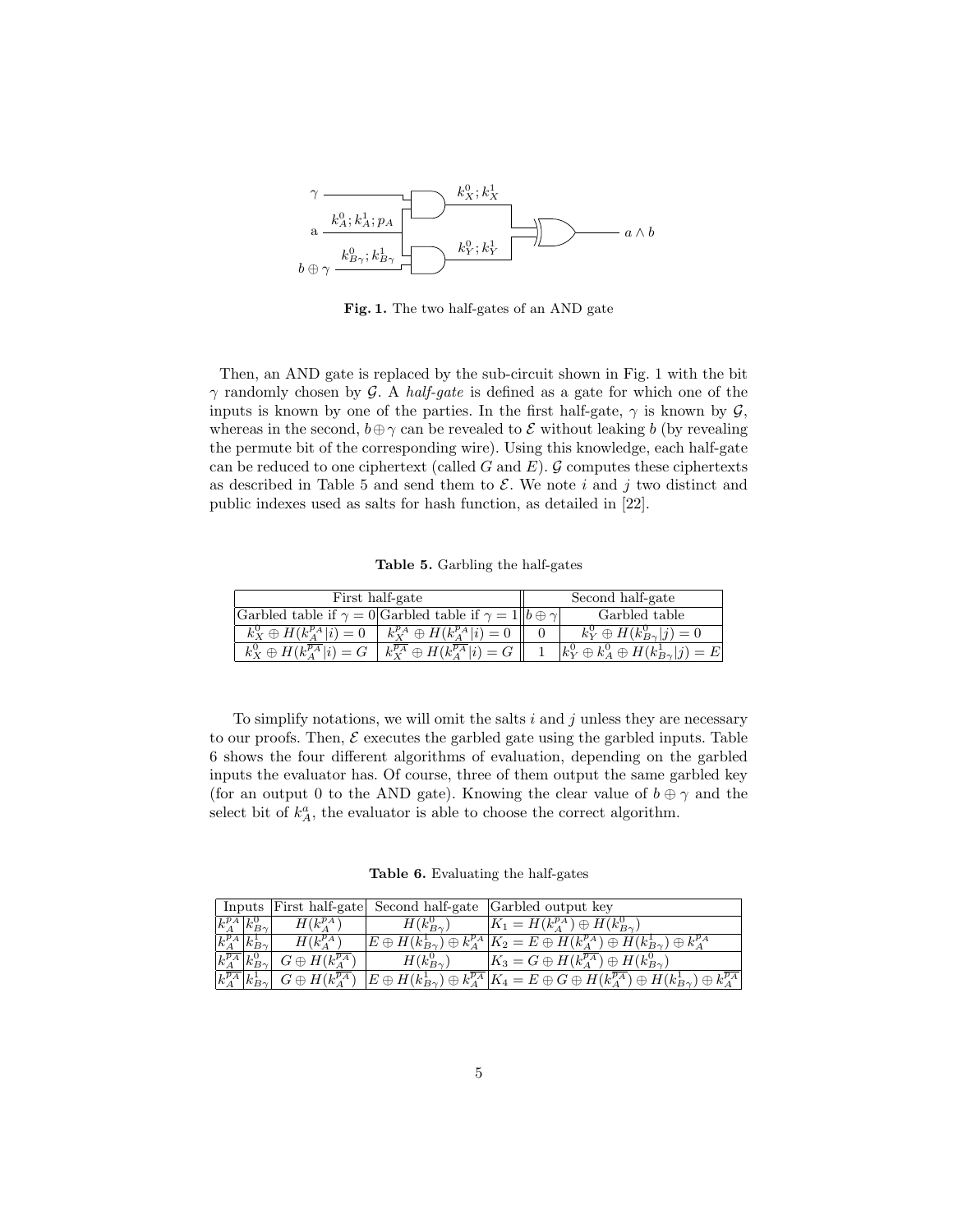Table 7. Evaluating the privacy-free garbled gate

| Inputs              | Garbled output key                     |
|---------------------|----------------------------------------|
| $k_{\rm B}^{\rm o}$ | $\overline{K_1} = H(k_A^0)$            |
|                     | $K_2 = H(k_A^0)$                       |
|                     | $K_3 = E \oplus H(k_A^1) \oplus k_B^0$ |
| $k_{B}^{\perp}$     | $K_4 = E \oplus H(k_A^1) \oplus k_B^1$ |

#### 2.6 Linear and Non-Linear Gates

The two half-gates technique works for "any gate whose truth table contains an odd number of ones (e.g. AND, NAND, OR, NOR, etc.)" [22]. Let's call them non-linear gates in  $\mathbb{F}_2$ . For these gates, the garbling scheme of Table 5 is slightly different, but the evaluation scheme of Table 6 is identical. By opposition, we call *linear gates* in  $\mathbb{F}_2$  the eight others (e.g., XOR, XNOR, True, False, etc.). Only non-linear gates are garbled, since linear gates are free.

## 2.7 The Case of Privacy-free Garbled Circuits

Jawurek et al. [6] demonstrated that garbled circuits can be used as a practical solution to zero-knowledge proof protocols. The evaluator (i.e. the prover) can prove any statement " $\exists x : f(x) = 1$ " without revealing x, using a single garbled circuit for f.

Frederiksen et al. [4] showed that in this context, the size of the garbled circuits can be significantly reduced. Since the evaluator knows the entire input, he also knows the value of each intermediate wire, and thus there is no need to hide these values to the evaluator. The work of [22] provides an optimal garbling scheme in this context. Since the evaluator knows every value, the non-linear gates can be viewed as half-gates, and thus require a single ciphertext. For an AND gate, this ciphertext is  $E = H(K_A^0) \oplus H(K_A^1) \oplus K_B^0$  and the evaluation algorithm is modified as presented in Table 7.

Although only the general case is presented in this paper, our results also hold for the privacy-free garbling scheme of  $[22]$ .

## 3 Corruption of a Garbled Circuit

Now that we have seen how to garble a circuit, let us see how the generator  $\mathcal G$ can cheat. We consider two kinds of corruptions: those that can not be detected, since the evaluation always succeeds, and those that may lead the adversary to get caught, because of an invalid output (inconsistent with the commitments).

## 3.1 Selective Failure Attacks

We first consider the latter category, that leads to the so-called *selective failure* attacks. These are corruptions of the garbled circuit that make it executable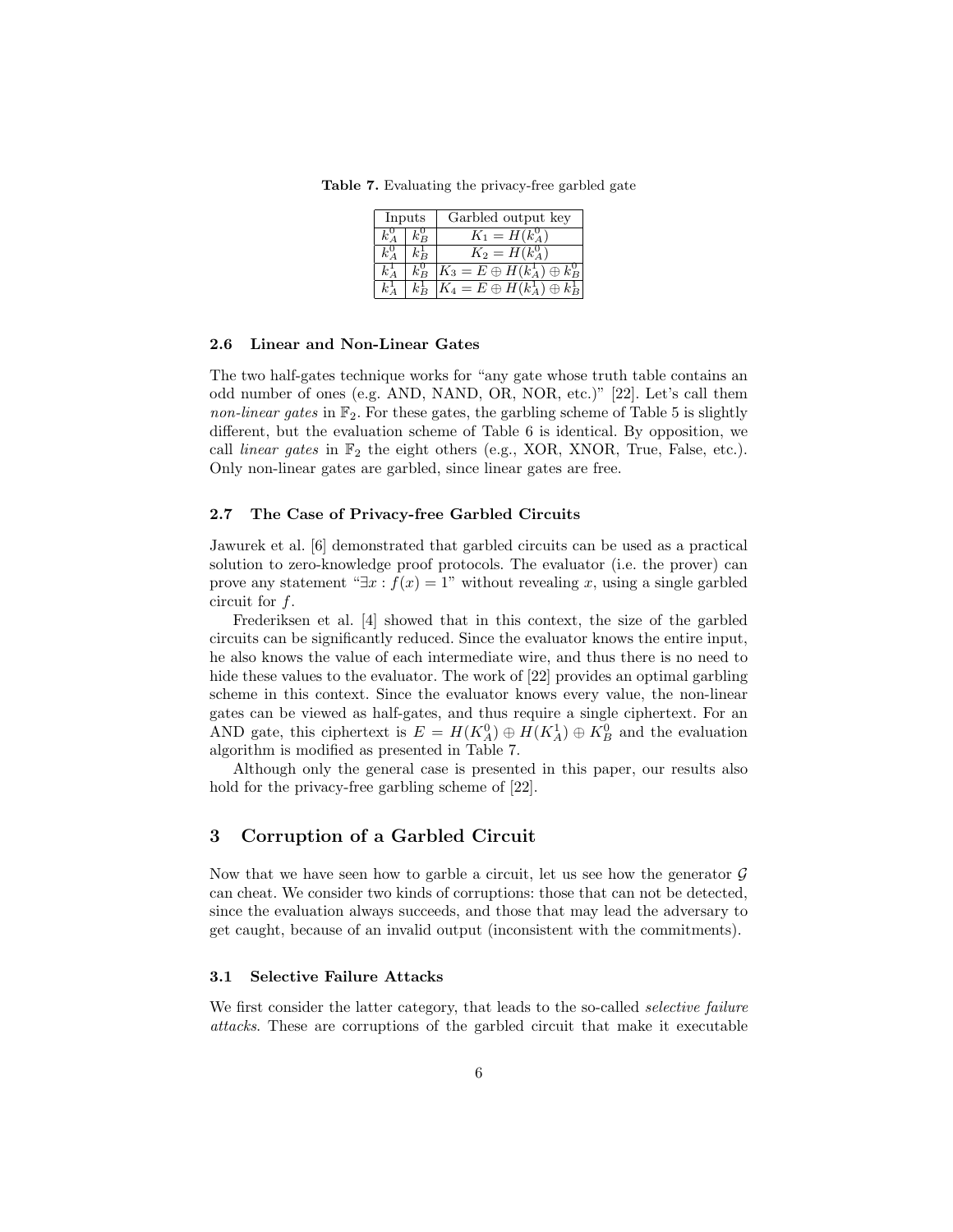only if a condition on internal values is met. If not, the protocol aborts:  $\mathcal E$  does not obtain a correct output and thus can not send back a result to  $\mathcal G$ . Then  $\mathcal G$ learns whether the condition is met, but, if not,  $\mathcal E$  detects the corruption and  $\mathcal G$  gets caught. More specifically, the malicious  $\mathcal G$  could use inconsistent keys to construct a garbled gate or to exchange inputs during the OT phasis.

Let us see two examples, first, with the modification of an internal gate, and then with a corrupted OT during the initialization phasis.

Alteration of an Internal Garbled Gate. We consider an internal gate garbled as in Table 5. Suppose a key  $k_{B\gamma}^{1*}$  has been used for the garbling instead of  $k_{B\gamma}^1$ . During the evaluation, if  $\mathcal{E}$  gets  $k_{B\gamma}^1$ , then after this corrupted gate, he will get an inconsistent key, that will be used to evaluate the rest of the circuit. It will not be detected until the last gate of the circuit, the output of which will not match any commitment. An example of this corrupted garbled gate is shown in Annex A.

Because he can not return a valid output,  $\mathcal E$  is forced to abort the protocol. If the protocol aborts, G learns that  $k_{B\gamma}^1$  should have been used and E detects the attack. But if the protocol runs correctly,  $G$  learns the normal output, plus an internal bit  $k_{B\gamma}^0$ , and the  $\mathcal E$  does not detect it. In the previous works, as any other corruption of the circuit, this attack is prevented by cut-&-choose solutions.

Corruption during the OT. We now consider  $\mathcal E$  has some input bit b and  $\mathcal G$ generates honestly the circuit using  $k_B^0$  and  $k_B^1$ . However, during the OT phasis,  $\mathcal G$  uses  $k_B^0$  and  $k_B^{1*}$ . Then, if  $b = 1, \mathcal E$  gets an inconsistent key and the leakage of information is just as before. Note that the circuit itself is not modified, meaning that cut-&-choose does not solve this issue. More specific and efficient solutions have been designed, such as *s-probe-resistant matrices* [10, 19].

Information vs. Detection. In both above cases, the malicious generator can get detected since the failure is part of the way to learn information. Hence, the adversary must make the protocol fail with non-negligible probability to learn something. In the rest of the paper, we restrict the study to context where the potential gain of information is not worth the risk of getting caught by the honest party. Moreover, if the garbled circuit and the inputs were signed by the generator, the evaluator could easily prove to some authority that the garbled circuit is indeed non-executable. This seems reasonable in many real-life cases. We thus limit alterations to the protocol that do never lead to a failure.

## 3.2 Undetectable Corruptions

In order to be undetectable, the corrupted circuit must keep the same topology and the outputs must match the commitments. We later prove that this limits modifications to turning any non-linear gate into any other non-linear gate.

But before showing this is the only possible alteration, let us show how such an alteration can work: if  $G$  garbles the half-gates by switching some garbled keys, as shown in Table 8, it is easy to prove that the resulting gate computes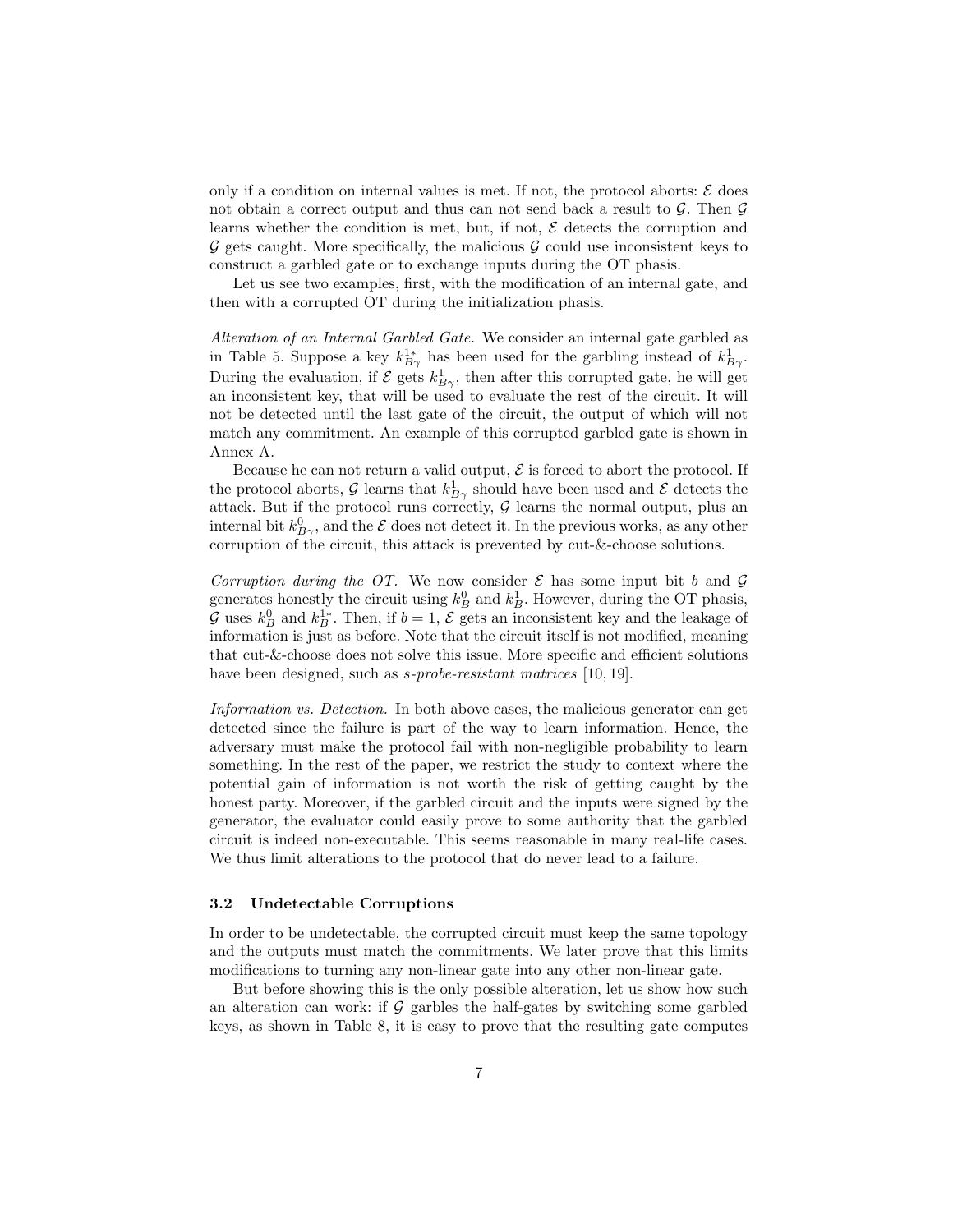$\bar{a} \wedge b$ , and that the execution algorithm of  $\mathcal E$  remains unchanged. Moreover, this modified garbled truth table is actually the correct way of garbling  $\bar{a} \wedge b$ .

| First half-gate                                                                |                                                                                 |  | Second half-gate                                   |  |  |
|--------------------------------------------------------------------------------|---------------------------------------------------------------------------------|--|----------------------------------------------------|--|--|
| Garbled table if $\gamma = 0$ Garbled table if $\gamma = 1  b \oplus \gamma  $ |                                                                                 |  | Garbled table                                      |  |  |
| $k_X^0 \oplus H(k_A^{p_A}) = 0$                                                | $k_{\mathbf{Y}}^{\overline{p_A}} \oplus H(k_{\scriptscriptstyle{A}}^{p_A}) = 0$ |  | $k_Y^0 \oplus H(k_{B}^0 \gamma) = 0$               |  |  |
| $k_X^0 \oplus H(k_A^{\overline{p_A}}) = G$                                     | $k_X^{p_A} \oplus H(k_A^{\overline{p_A}}) = G$                                  |  | $ k_Y^0 \oplus k_A^1 \oplus H(k_{B\gamma}^1) = E $ |  |  |

**Table 8.** Turning  $a \wedge b$  into  $\bar{a} \wedge b$ 

Similarly, we show in Annex A how to obtain a correct garbling of  $a \wedge b$  and  $\overline{a \wedge b}$  from a corrupted AND gate. Combining these three modifications, one can turn a AND gate into any of the eight non-linear gates. The example of the OR gate is also given in Annex A. Note that other ways exist to obtain the same results, but we chose these ones because they represent the honest ways of garbling  $\bar{a} \wedge b$ ,  $a \wedge \bar{b}$  and  $\bar{a} \wedge \bar{b}$ .

These modifications can be made arbitrarily by the generator and it will not be detected by the evaluator, unless some cut-&-choose solution is used. In the rest of the paper, we are proving that no other modification can be made by a probabilistic polynomial-time adversary, or the protocol may abort, but the adversary does not want to take the risk of getting caught.

# 4 Delimitation of the Corruption

Let us now prove that the above modifications and their combinations are the only ones that can be made by an adversarial generator  $\mathcal{G}$ , if it does not want to get detected. We call  $f$  the function to evaluate and  $C_f$  a Boolean circuit representation of it.

We assume in this section that the (possibly corrupted) garbled circuit is executable for all inputs, since the adversary does not want to get detected.

Let us start with the obvious limitations. First, as already noticed, the topology of the Boolean circuit to evaluate is public, which ensures that  $\mathcal G$  can not cheat on the number of gates or the way they are connected. Second, because of the free-XOR trick [8], XOR gates have no garbled truth tables to transmit, then they can not be corrupted either.

But  $\mathcal G$  can still garble "correctly" another circuit  $\mathsf C_{f'}$  (computing some other function  $f'$  instead of  $f$ ). By correct garbling, we mean that  $G$  garbles  $C_{f'}$  in accordance with the garbling algorithm (and its optimizations), and keeps the number of gates and the way they are connected to each other unchanged, as if  $f'$  was the correct function to evaluate. XOR gates of  $C_f$  must also be present in  $C_{f'}$ . More specifically, we have the following restrictions :

- 1. Only two ciphers are sent for each non-linear gates.
- 2. XOR gates are not transmitted.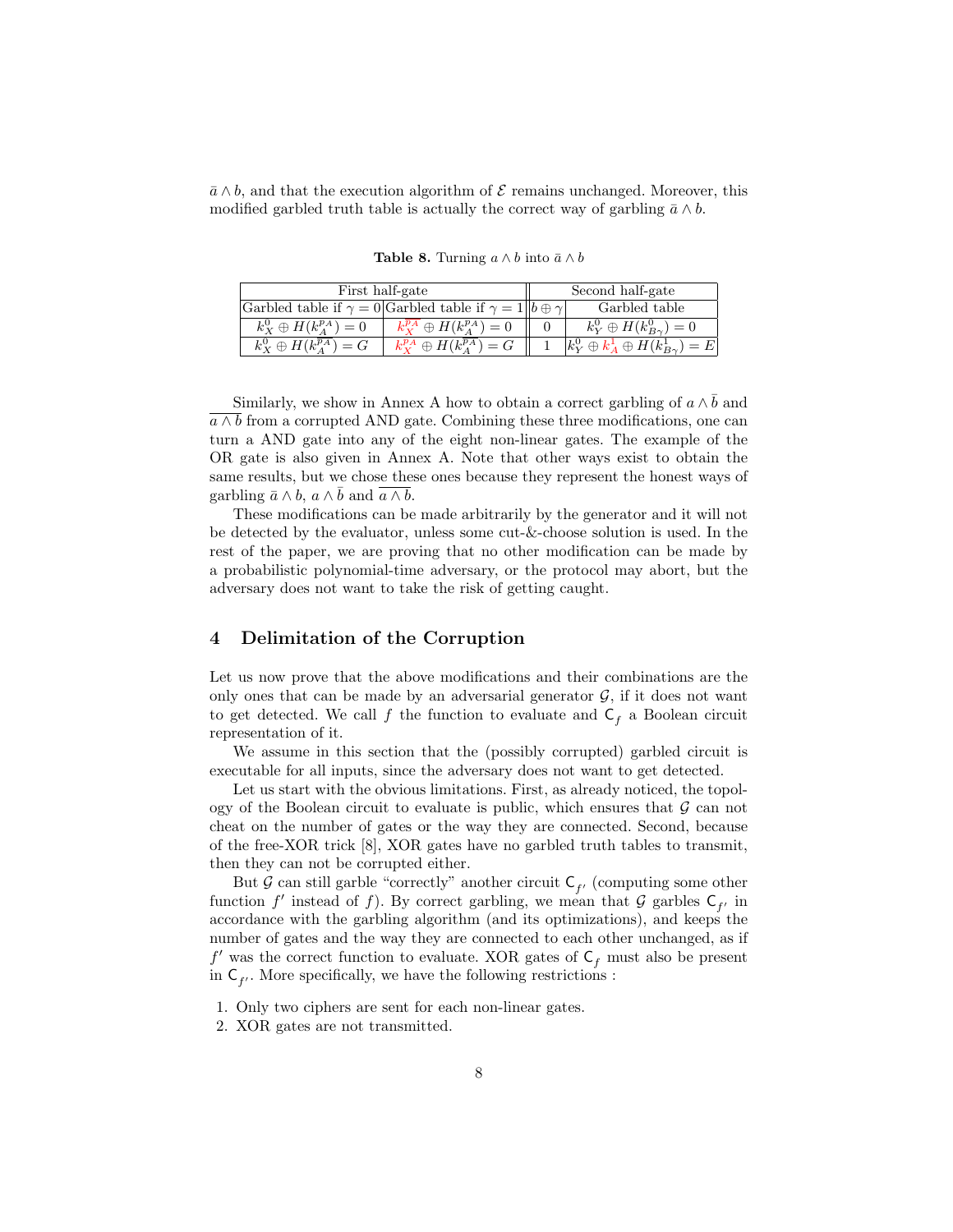- 3. There is a global offset that differentiates the two garbled keys of each wire of  $C_{f'}$  (in accordance with the free-XOR trick [8]) and this offset is odd (as required by the point-and-permute technique [2]).
- 4.  $C_{f'}$  is Boolean: for every wire of the circuit, there are two garbled keys.

It is obvious that the first two requirements are met. Otherwise,  $\mathcal E$  will refuse to evaluate the circuit. In this section, we show that if the input wires of  $C_f$  are correctly garbled (i.e. have a common odd offset), then the rest of the circuit is also correctly garbled, or the protocol may abort. Thereafter, we provide a construction to ensure that input wires are correct. This will help to prove that the adversary is only able to turn a non-linear gate into another non-linear gate.

For the sake of simplicity, we consider that the original circuit is only composed of XOR and AND gates and we show later that the same result applies for the other gates.

#### 4.1 Impossibility of Reducing the Number of Garbled Keys to One

The first thing to prove is that, for any garbled gate, there are at least two output garbled keys. Consider the case where an adversary wants to alter an AND gate (w.l.o.g.) so that it always outputs True (or always False), whatever the inputs are. Then, he must choose  $E$  and  $G$  in Table 6, so that the four garbled output keys are equal. Then, we have the following system of equations:

$$
\left\{ \begin{aligned} K_2&=K_1\\ K_3&=K_1\\ K_4&=K_1 \end{aligned} \right. \Longleftrightarrow \left\{ \begin{aligned} E&=H(k^0_{B\gamma})\oplus H(k^1_{B\gamma})\oplus k^{p_A}_A\\ G&=H(k^{p_A}_A)\oplus H(k^{p_A}_A)\\ k^{p_A}_A&=k^{p_A}_A \end{aligned} \right.
$$

Lemma 1. For any garbled gate, if the first operand has two garbled keys with an odd offset, then the output wire has at least two possible garbled keys.

*Proof.* If we indeed have  $k_A^{p_A} \oplus k_A^{\overline{p_A}} = \Delta$  that is odd, then the four keys can not be equal.  $\Box$ 

## 4.2 Impossibility of Three-Key Wires - Part 1

In the last part, we showed that if the input wires are correct, there are at least two garbled keys per wire. In this section, we aim to prove there is no wire having more than two possible garbled keys, while the circuit remains evaluable. As described in Section 2, the garbled circuit is considered to have two commitments on the garbled keys of its output wires. This ensures that output wires have at most two possible keys, or the protocol aborts when a third key is obtained. Then, if some wire of the circuit has three possible keys or more, then there must be a gate that reduces it to only two. We show that such a gate is impossible.

As defined in Section 2,  $s()$  refers to the function that takes a garbled key as input and outputs the select bit of that key. This function tells the evaluator what line of Table 6 he should use while evaluating:  $s(k_A^{p_A}) = 0$  and  $s(k_A^0) = p_A$ .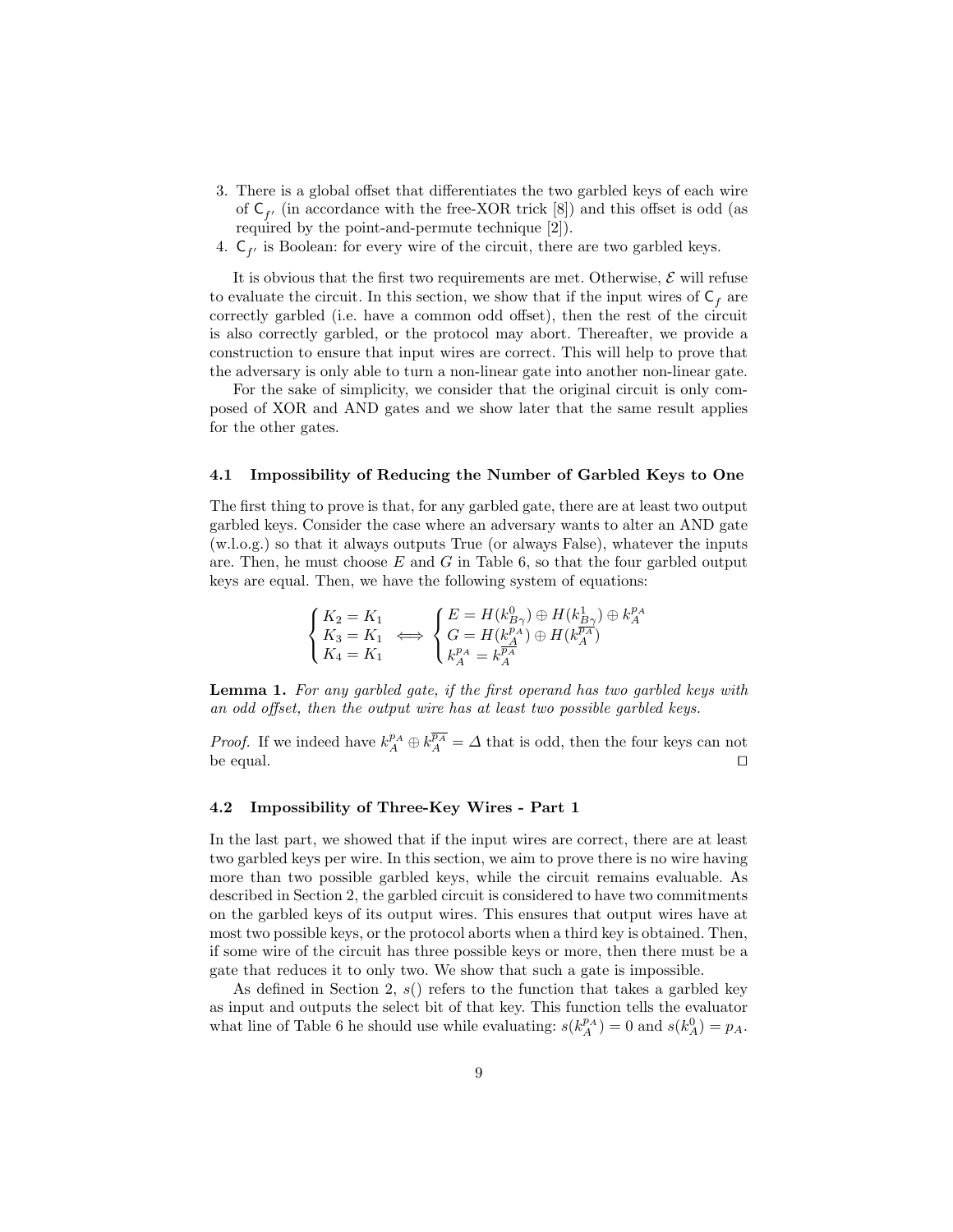$$
\begin{array}{c}\n\text{a} \quad \frac{k_A; k_A'; k_A''}{k_{B\gamma}; k_{B\gamma}'} & \\
b \oplus \gamma \end{array} \qquad \qquad \text{ $k$} ; k' \qquad \qquad \text{}
$$

a  $b \oplus \gamma$  $k^0_A \oplus k^1_A = \Delta$  $k_{B\gamma}^0\oplus k_{B\gamma}^1=\varDelta$  $k \oplus k' \neq \Delta$ 

Fig. 2. Reducing the number of keys of the first operand: Impossible

Fig. 3. Modification of the offset: Impossible

Since the previous notations are irrelevant, if there are more than two keys or if the point-and-permute trick is not followed, we now call  $k_X$ ,  $k'_X$  the two distinct garbled key of a wire, and  $k_X''$  a third garbled key when needed.

We remind that  $H()$  is a hash function that is assumed to behave like a random function from  $\mathbb{F}_{2^N}$  to  $\mathbb{F}_{2^N}$  and we expect the following problems to be computationally unfeasible by any polynomially bounded adversary :

- 1. Finding distinct  $k_1, k'_1 \in \mathbb{F}_{2^N}$ , so that  $H(k_1) = H(k'_1)$  requires  $2^{N/2}$  evaluations of  $H()$  on average (Birthday paradox).
- 2. Finding distinct  $k_1, k'_1 \in \mathbb{F}_{2^N}$ , so that  $H(k_1) \oplus k_1 = H(k'_1) \oplus k'_1$  requires  $2^{N/2}$ evaluations of  $H()$  on average (Equivalent to the birthday paradox).
- 3. For given i and j, finding  $k_1, k'_1, k_2, k'_2 \in \mathbb{F}_{2^N}$ , so that  $k_1 \neq k'_1$ ,  $k_2 \neq k'_2$  and  $H(k_1|i) \oplus H(k'_1|i) \oplus H(k'_2|j) \oplus H(k'_2|j) = 0$  requires  $2^{N/4}$  evaluation of  $H()$ on average.
- 4. For given i and j, finding  $k_1, k'_1, k_2, k'_2 \in \mathbb{F}_{2^N}$ , so that  $k_1 \neq k'_1$ ,  $k_2 \neq k'_2$  and  $H(k_1|i) \oplus k_1 \oplus H(k'_1|i) \oplus k'_1 \oplus H(k_2|j) \oplus H(k'_2|j) = 0$  requires  $2^{\tilde{N}/4}$  evaluations of  $H()$  on average.

All these properties can be proven if  $H$  is modeled as a random oracle, using the birthday paradox bound. Note that in the definition of these problems, the adversary can freely choose the garbled keys  $k_1$ ,  $k'_1$ ,  $k_2$  and  $k'_2$ , whereas for garbled gates, they are constrained by the garbling of the previous gates. Intuitively, solving these problems requires a lot more evaluations than listed above. These properties lead to the following lemma, which proof can be found in Annex B, illustrated in Figure 2:

Lemma 2. For any garbled gate, if the first operand has at least three possible garbed keys, and the second has at least two, then the output wire has at least three garbled keys.

## 4.3 Impossibility of Three-Key Wires - Part 2

In this part, we study the opposite problem, where the second operand has at least three garbled keys and the first has at least two. The proof being more tricky, we need to demonstrate Lemma 3 as a preliminary step.

Lemma 3. For any gate, if the operands have two garbled keys and have the same odd offset, then the output wire has the same offset or at least three keys.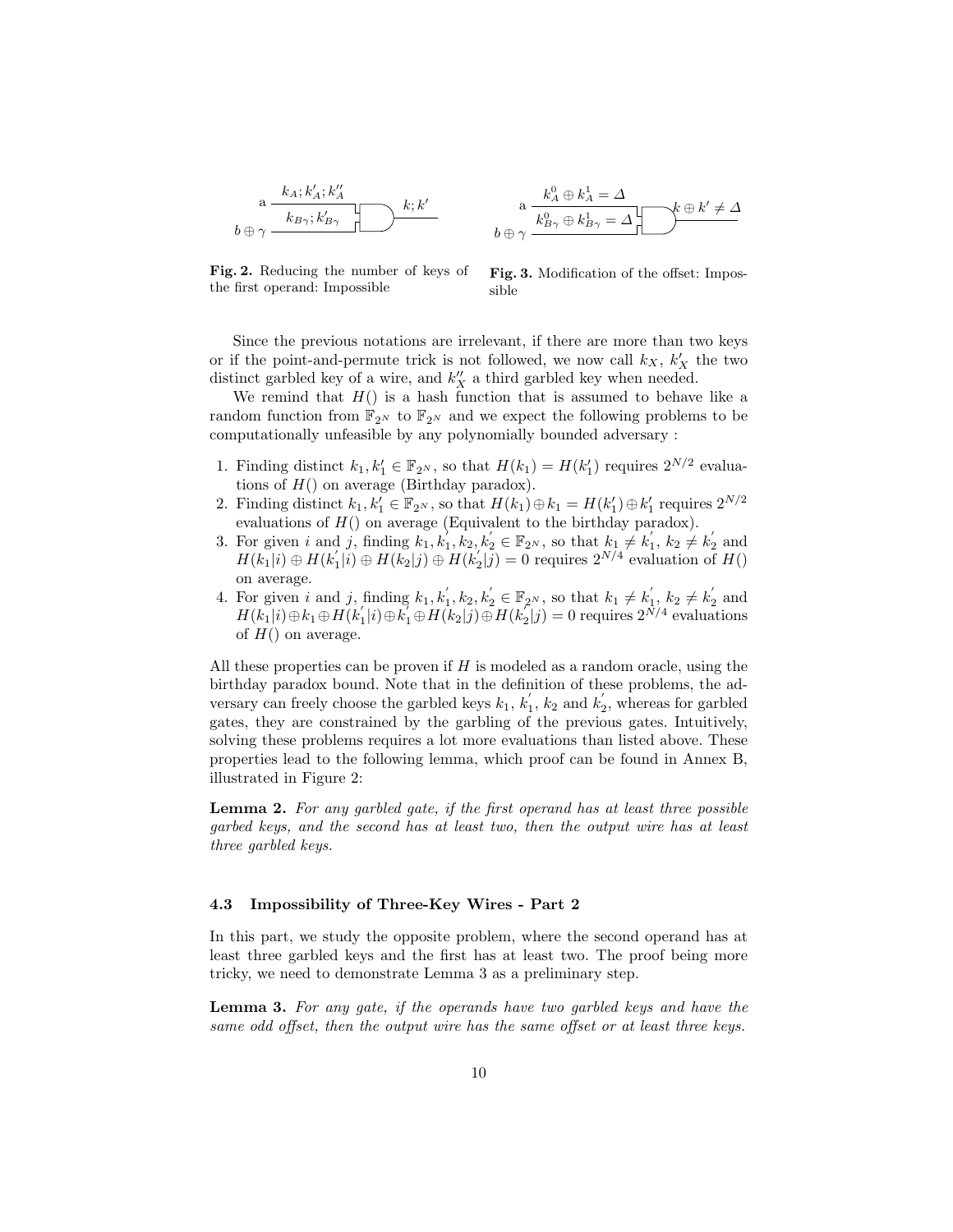

Fig. 4. Reducing the number of keys of the second operand: Impossible

Proof. This situation is illustrated in Figure 3. Consider the case where the adversary wants to corrupt a garbled AND gate (w.l.o.g.) so that the offset is altered in the process. Then, he must choose such  $E$  and  $G$  in Table 6. We prove here that it can not be done. As stated in Section 2, there are four evaluation algorithms, the output of which, noted  $K_1$  to  $K_4$  collide so that there are only two distinct results (the case  $K_1 = K_2 = K_3 = K_4$  is already proven to be impossible). We develop here the case  $K_1 = K_2 = K_3$  and the others in Annex C.

$$
\left\{ \begin{aligned} &K_1=H(k_A^{p_A})\oplus H(k_{B\gamma}^0)\\ &K_2=E\oplus H(k_A^{p_A})\oplus H(k_{B\gamma}^1)\oplus k_A^{p_A}=K_1\\ &K_3=G\oplus H(k_A^{\overline{p_A}})\oplus H(k_{B\gamma}^0)=K_1\\ &K_4=E\oplus G\oplus H(k_A^{\overline{p_A}})\oplus H(k_{B\gamma}^1)\oplus H(k_{B\gamma}^1)\oplus k_A^{\overline{p_A}} \end{aligned} \right\} \Rightarrow \left\{ \begin{aligned} &K_1=H(k_A^{p_A})\oplus H(k_B^{p_A})\\ &E=H(k_B^{p_A})\oplus H(k_{B\gamma}^1)\oplus k_A^{p_A}\\ &G=H(k_A^{p_A})\oplus H(k_A^{\overline{p_A}}) \end{aligned} \right.
$$

The other cases give the same result or are easily proven to be impossible. For XOR gates, since garbled keys are simply XORed together, the output wire has the same offset as the operands, which ends the proof of Lemma 3.  $\Box$ 

We now aim at concluding the last case with the following lemma:

Lemma 4. If the input wires of the circuit have garbled keys with an odd global offset, then the garbled circuit cannot have a gate such that the second operand has at least three possible garbed keys, and the first has at least two, while the output wire has only two garbled keys.

Proof. From Lemma 2, we know this is true if the two operands have at least three keys. We thus focus to the case where the first operand has two keys and the second operand has three keys, as illustrated in Figure 4. For this proof, we consider that the input wires are correctly garbled : these wires have two garbled keys and they have an odd global offset ∆. We study the case of the first gate, called  $\mathcal F$ , of the circuit (in topological order) that has two garbled inputs for the first operand and three (or more) for the second.

Since  $\mathcal F$  is the first of its kind in the circuit and because of Lemma 2, the sub-circuit that links the inputs of the circuit to the first operand wire of  $\mathcal F$  have only wires with exactly two garbled keys. Moreover, since all input wires of this sub-circuit have the global offset  $\Delta$  and because of Lemma 3, all wires of the sub-circuit, including the first operand of  $\mathcal{F}$ , have this same odd offset  $\Delta$ .

Remark that an input wire of the circuit can not have three keys. Then the three keys (or more) of the second operand of  $\mathcal F$  come from a corrupted gate  $\mathcal F'$ that outputs three distinct keys (or more). However, the two operand wires of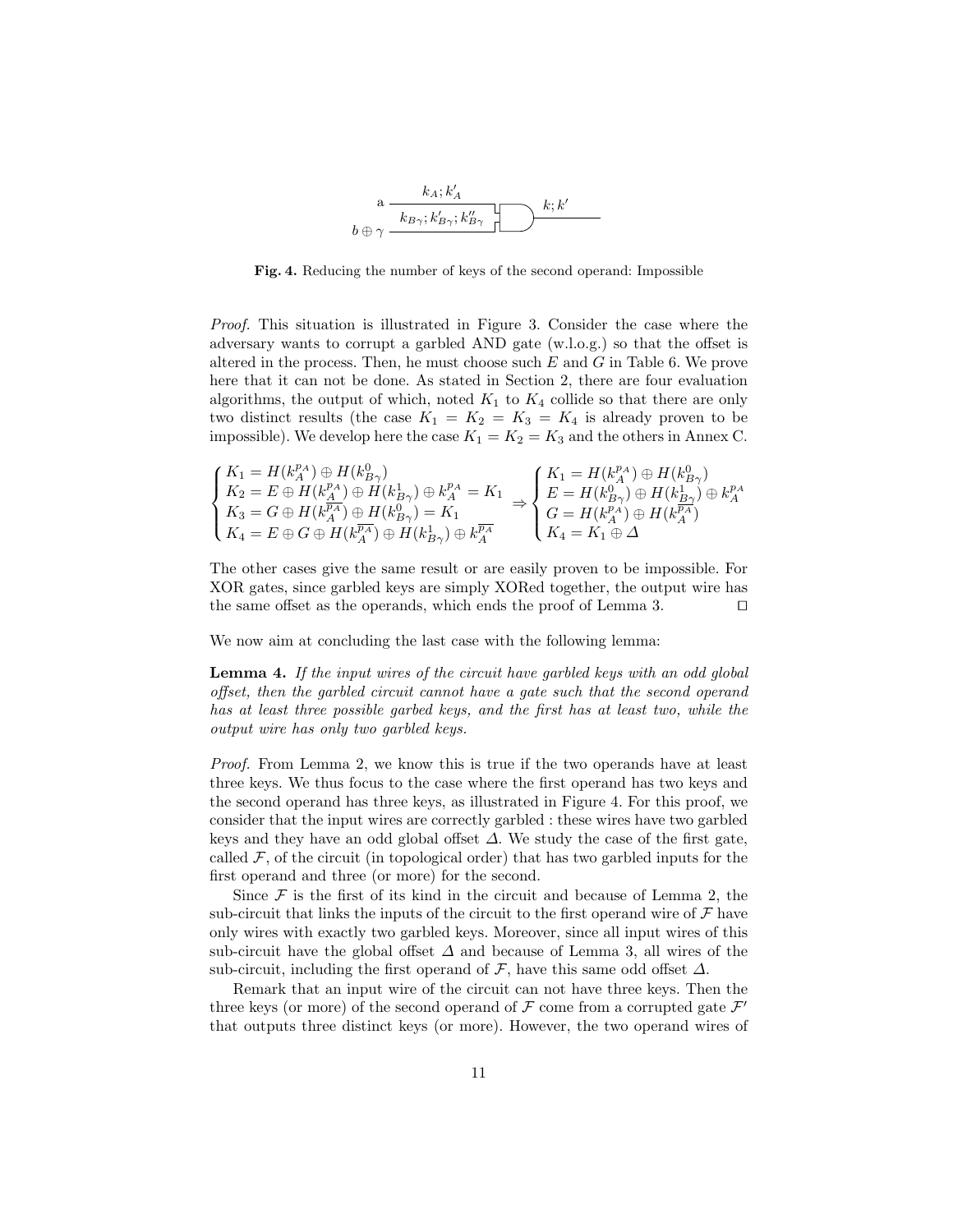$\mathcal{F}'$  have two possible garbled keys, and, with a similar approach, we can show that they have the same offset  $\Delta$  as the first operand of  $\mathcal{F}$ .

Using the same convention as before, we call  $k_A$  and  $k_A'$  the keys of the first operand and  $k_{B\gamma}$ ,  $k'_{B\gamma}$  and  $k''_{B\gamma}$  the keys of the second operand. As stated above, the computation of  $k_{B\gamma}$ ,  $k_{B\gamma}'$  and  $k_{B\gamma}''$  engages the choice of  $\Delta$ , and consequently  $k_A \oplus k'_A$ . We develop here the trickiest case  $s(k_A) = s(k_{B\gamma}) = s(k'_{B\gamma}) = 0$  and  $s(k'_A) = s(k''_{B\gamma}) = 1$ , which gives the following set of keys:

$$
\begin{array}{ll} K_1=H(k_A)\oplus H(k_{B\gamma}) & K_4=G\oplus H(k'_A)\oplus H(k_{B\gamma})\\ K_2=H(k_A)\oplus H(k'_{B\gamma}) & K_5=G\oplus H(k'_A)\oplus H(k'_{B\gamma})\\ K_3=E\oplus H(k_A)\oplus H(k''_{B\gamma})\oplus k_A & K_6=E\oplus G\oplus H(k'_A)\oplus H(k''_{B\gamma})\oplus k'_A \end{array}
$$

Thanks to the property of the hash function,  $K_1$  and  $K_2$  are different. We show in Annex D that there is no E and G such that  $K_3$  to  $K_6$  collide with  $K_1$ or  $K_2$ . All other cases are also proven to be impossible in Annex D. This ends the proof of Lemma 4.  $\Box$ 

#### 4.4 Impossibility of Turning a Non-Linear Gate into a Linear Gate

In Section 3, we showed how to turn a non-linear gate into any other non-linear gate. We will now prove that, since an adversarial generator is limited to Boolean circuits and can not deviate from the global offset, he can not turn a non-linear gate into a linear gate. We focus on the case of an AND gate.

Lemma 5. For any non-linear gate, if the two operands have two garbled keys and have the same odd offset, then it can not be turned into a linear gate.

Proof. We already demonstrated that an AND gate can not be corrupted into a gate that always outputs True (or False). All other cases are proven to be impossible in Annex E.  $\Box$ 

Two particular cases of this lemma clearly reduce the possibilities of a malicious generator. First, an adversary can not force the output of a non-linear gate, and thus can not trivially force the output of the entire garbled circuit. Moreover, the adversary can not alter a gate so that it always outputs the first input  $a (K_1 = K_2 \text{ and } K_3 = K_4).$  This last example is interesting: it actually means that the malicious generator cannot modify the circuit so that the evaluator's inputs go directly to the output through the circuit.

## 4.5 About Other Non-Linear Gates

We showed in Section 3 how to turn  $a \wedge b$  into  $\bar{a} \wedge b$ ,  $a \wedge \bar{b}$  and  $\bar{a} \wedge \bar{b}$ . It appears that these deviations and their combinations are identical to the honest ways of garbling these respective gates, described in [22].

Then, an honest garbling of  $\overline{a \wedge b}$  (or any other non-linear gate) can be obtained from a corruption of  $a \wedge b$ . Thus, there is no modification that can be made on  $\overline{a \wedge b}$  and that cannot be made on  $a \wedge b$ . Therefore, any non-linear gate can only be turned into another non-linear gate.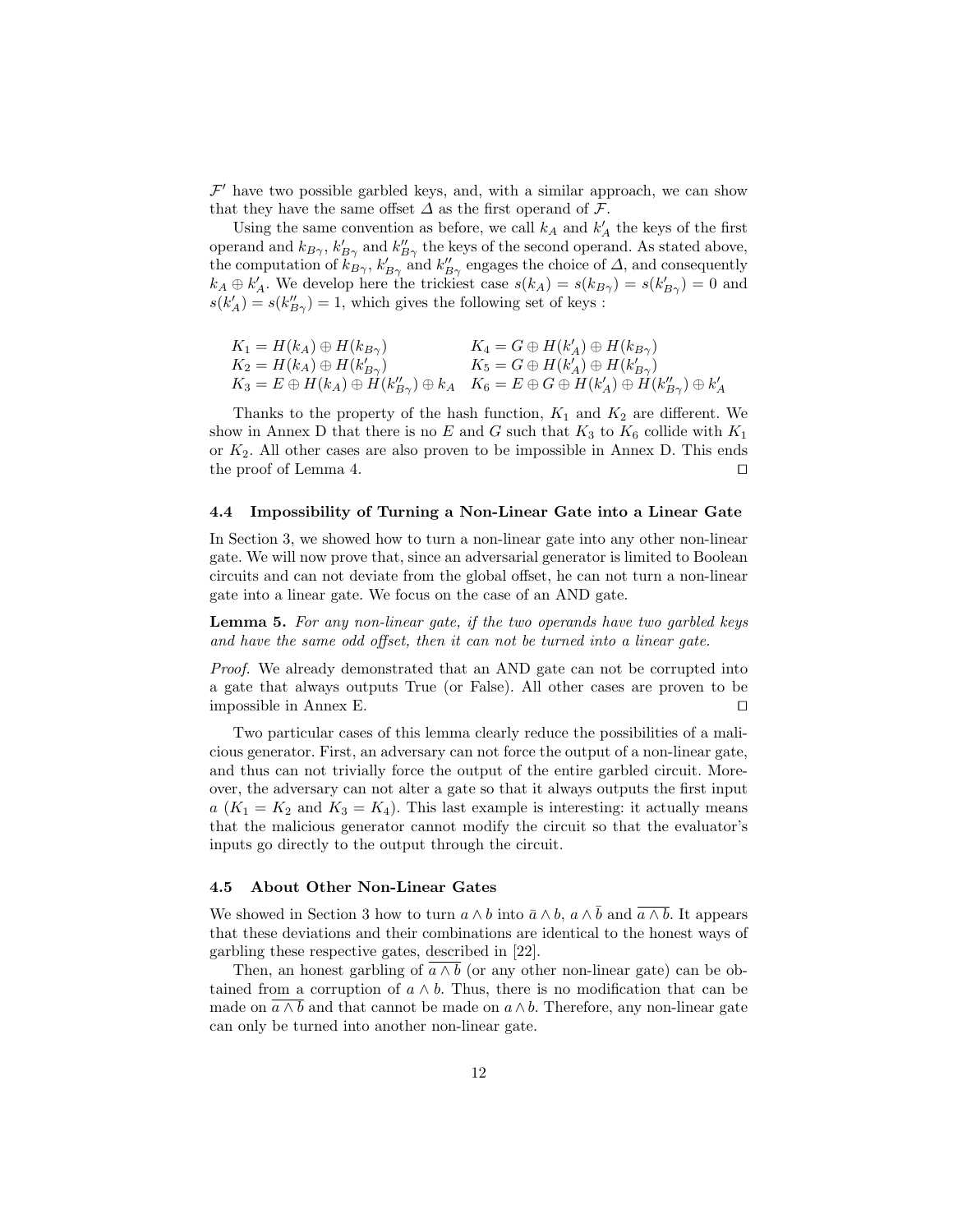## 4.6 Fitting Everything Together

Assembling the lemmata previously proved, we obtain Theorem 6, which is the main contribution of this paper.

Theorem 6. If all the operands of the first garbled gates can take the two values according to the evaluator's inputs (while the generator's inputs are fixed), and if there are output commitments, then the adversarial generator is limited to turn any non-linear gates into other non-linear gates.

This theorem means that if we can guarantee that the first garbled gates (the non-linear gates that are the closest to the input wires) can take the two possible inputs, independently on each wire, according to the evaluator's choice, then all the garbled gates can only be altered into any non-linear gates.

Proof. Using Lemma 1, if the input wires of the first garbled gates all have two possible garbled keys, then there is no wire in the rest of the circuit that has only one possible key. Combining Lemmata 2 and 4, if the input wires of the first garbled gates of the circuit all have the same odd global offset and if the circuit has output commitments, then no wire of the rest of the circuit has more than two possible garbled keys. Moreover, with the same conditions, Lemma 3 shows that all wires share the same odd global offset. Then, Lemma 5 comes last and shows that non-linear gates can only be turned into other non-linear gates, and that this is the only possible corruption.  $\Box$ 

It remains to study the conditions so that the starting point of this theorem is satisfied: all the inputs of the first garbled gates have two possible garbled keys. How to guarantee some wires to have two possible garbled keys, with the same global odd offset? We will show below that it is possible to make sure that all the evaluator's inputs are converted into garbled keys with a common global odd offset. But there is no way to do the same for the generator's inputs. Indeed, he can not be forced to choose his inputs after generating the garbled circuit. On the other hand, XOR gates can not be corrupted, and so a XOR gate with an evaluator's input will necessarily have two distinct outputs. Hence, here are some interesting cases that will meet our above requirements:

- one wants to evaluate  $f(y)$ , for a public function f, so that the evaluator chooses  $y$ , but the generator will get the result;
- one evaluates  $f(x, y)$ , and any input wires of the first non-linear gates is either an  $y_j$  chosen by the evaluator, or  $x_i \oplus y_j$ , where  $x_i$  is chosen by the generator. Indeed, in both cases,  $y_j$  or  $x_i \oplus y_j$ , when  $x_i$  is fixed, the inputs of the first gates can take the two possible values according to  $y_i$ .

The latter case applies to a large class of circuits, including the addition, the greater-than (as defined in [7]), the equality test, combination of those, or even more complex circuits, such as AES.

The former case is known as privacy-free garbled circuits [4] and was shown to be efficient zero-knowledge proof protocols [6]. As mentioned in Section 2, there are more efficient garbling schemes in this context. The work of [22] also provides an optimal garbling scheme for this purpose. Our results also hold with this garbling scheme, but only the general solution is presented here.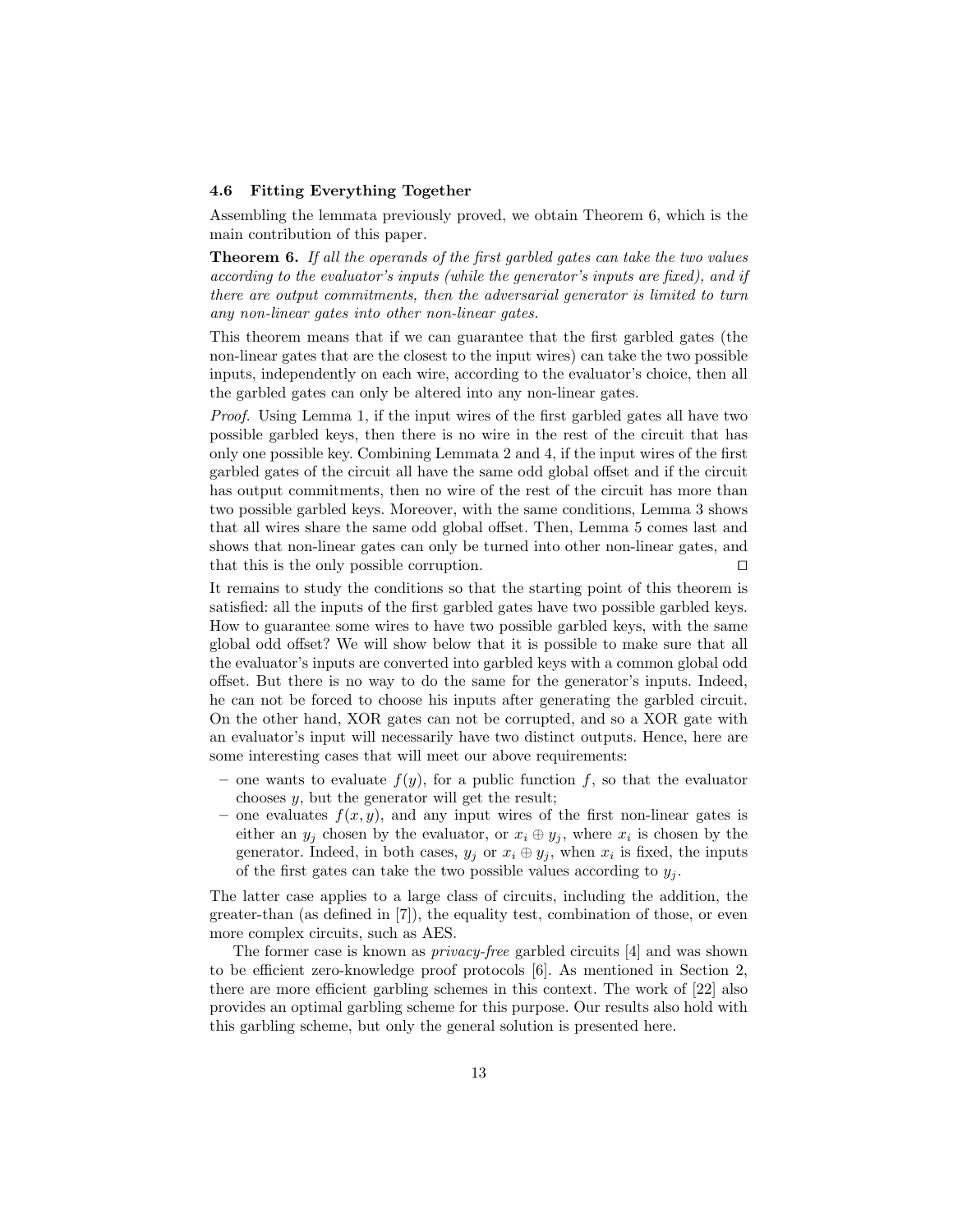



Fig. 5. Overview of the sub-circuit

Fig. 6. Implementation of the MUX

## 5 Ensuring the Correct Garbling of Input Wires

In this section, we describe a construction to guarantee that input wires of the evaluator  $\mathcal E$  are correctly garbled by the generator  $\mathcal G$ . Rather than modifying the garbling scheme, we propose to modify the circuit representation of the function to evaluate, by adding a sub-circuit in front of the original circuit. This subcircuit is illustrated in Figure 5. Figure 6 gives details of the multiplexer, but is not required for the correctness. We call x the input of  $\mathcal{G}$ , and  $\eta$  the input of  $\mathcal{E}$ .

## 5.1 Construction

The main idea is that rather than transmitting the input garbled keys of  $\mathcal E$ through an oblivious transfer, the inputs are now connected to the outputs of this sub-circuit. The sub-circuit has the same number of inputs of  $\mathcal E$  as the original circuit plus one: a bit r that is randomly chosen by  $\mathcal{E}$ . For each input  $y_i$  of the original circuit, the sub-circuit has an input  $\tilde{y}_i = y_i \oplus r$  and an output  $y_i$ . The new inputs are transmitted as usual through an oblivious transfer.

We also give restrictions on some permute bits: the permute bit of  $w_R$  (the wire carrying r) and  $w_{\tilde{Y}_i}$  (carrying  $\tilde{y}_i$ ) must be zero. Also the permute bit of  $w_{Y_i}$ (the wire carrying  $y_i$ ) must be public. This is to ensure that  $\mathcal G$  does not force the inputs of  $\mathcal E$  during the oblivious transfer phase.

Because of  $r$  and of those permute bits, the protocol has to be slightly modified, as suggested by the following sketch:

- 1. G garbles the concatenation of the two circuits using the usual garbling scheme and sends it to  $\mathcal{E}$ , along with his garbled input keys for x and the permute bit for  $w_{Y_i}$ , for all *i*;
- 2.  $\mathcal E$  randomly picks a bit r;
- 3.  $\mathcal E$  and  $\mathcal G$  perform oblivious transfers in order  $\mathcal E$  to obtain the garbled keys of  $\tilde{y}_i$  and r, and  $\mathcal E$  checks that the select bits of these keys match the clear values or aborts. This ensures two possible keys for the evaluator's inputs;
- 4. E evaluates the sub-circuit and checks if the select bits of the keys for the input y match the clear value, or aborts;
- 5.  $\mathcal E$  evaluates the rest of the circuit and returns the result.

Since the functionality of the circuit is not changed by the sub-circuit (as long as the new input  $\tilde{y}$  is chosen according to r), the correctness is preserved.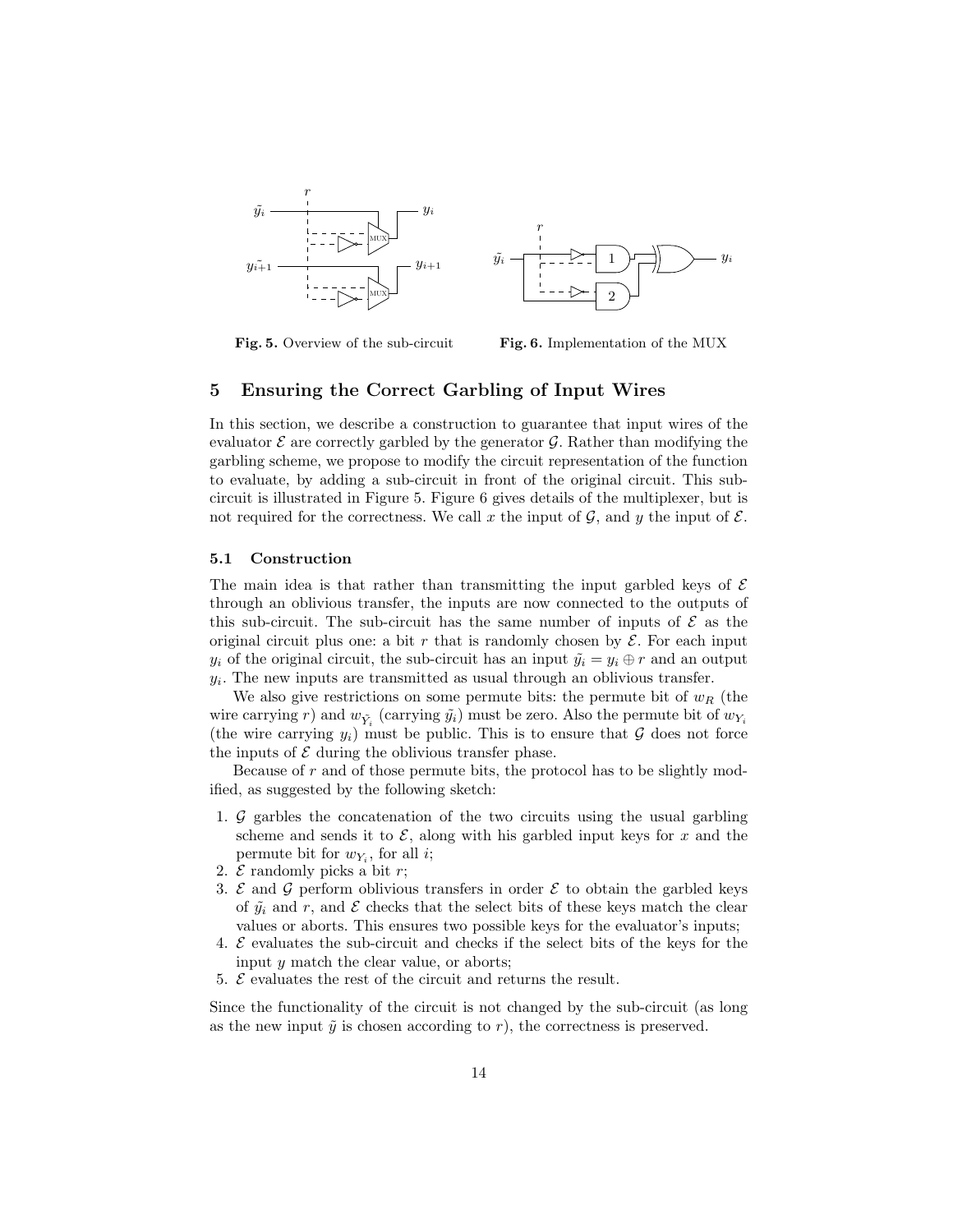#### 5.2 Analysis

Our security goal is to ensure that all output wires of the sub-circuit (i.e. inputs of the rest of the circuit) share the same odd global offset, or the protocol aborts for some specific inputs. To prove it, we need two more lemmata.

**Lemma 7.** For any garbled gate, if the two operands have distinct but odd offsets, then the offset of the first operand is propagated to the output wire.

Proof. The proof of this lemma is identical to the proof of Lemma 3. Indeed, in the proof of Lemma 3, the offset of the second operand  $(k_{B\gamma}^0 \oplus k_{B\gamma}^1)$  never appears.  $\Box$ 

Lemma 8. For any XOR gate, if the offsets of the operands are different or if one of the operands has more than two garbled keys, there are at least four distinct garbled keys at the output.

Proof. The proof of this lemma is trivial since the output keys of a XOR gate are the input keys XORed together.  $\square$ 

Let us analyze the propagation of offsets in one of the multiplexer of the sub-circuit. Remark that there can not be only one possible garbled key for  $w_{Y_i}$ . Indeed, since the permute bit of this wire is known by the evaluator, then there must be at least two possible keys with opposite select bits. We consider the multiplexer illustrated in Fig. 6. We stress that the order of the operands matters. Let  $w_1$  and  $w_2$  refer to the output wires of the AND gates noted respectively 1 and 2. We also note  $\Delta$  the offset of wire  $w_r$  carrying r and  $\Delta_{\tilde{Y}_i}$  the offset of the wire carrying  $\tilde{y}_i$ . We can enumerate the different corruption cases:

- 1. The offsets  $\Delta$  and  $\Delta_{\tilde{Y}_i}$  are different but odd.
- 2.  $\Delta$  is even and  $\Delta_{\tilde{Y}_i}$  is odd.
- 3.  $\Delta$  is odd and  $\Delta_{\tilde{Y}_i}$  is even.
- 4. Both offsets are even (distinct or not).

Consider the first case. According to Lemma 7, the different offsets propagate so that  $w_1$  has offset  $\Delta_{\tilde{Y}_i}$  and  $w_2$  has offset  $\Delta$ , or one of them two wires have more than two keys. In either case, using Lemma 8, the output of the XOR gate gives at least three different keys. Given that these three (or more) keys engages the value of  $\Delta$ , we can show that it can not be reduced back to two in the rest of the circuit, using the same method as for Lemma 4.

Consider the second case, if  $\Delta$  is even, then the garbled keys of  $w_R$  have equal select bits. In other words, the select bit of one of the garbled keys does not match the clear value of  $r$ . Since  $r$  is known to evaluator and since the permute bit must be set to zero, this situation is detected and leads the evaluator to abort. The exact same reasonning works for the third and fourth cases.

We can now conclude that the output wires of the sub-circuit have exactly two possible garbled keys with the same odd global offset, or the protocol aborts for some inputs of the evaluator or some r.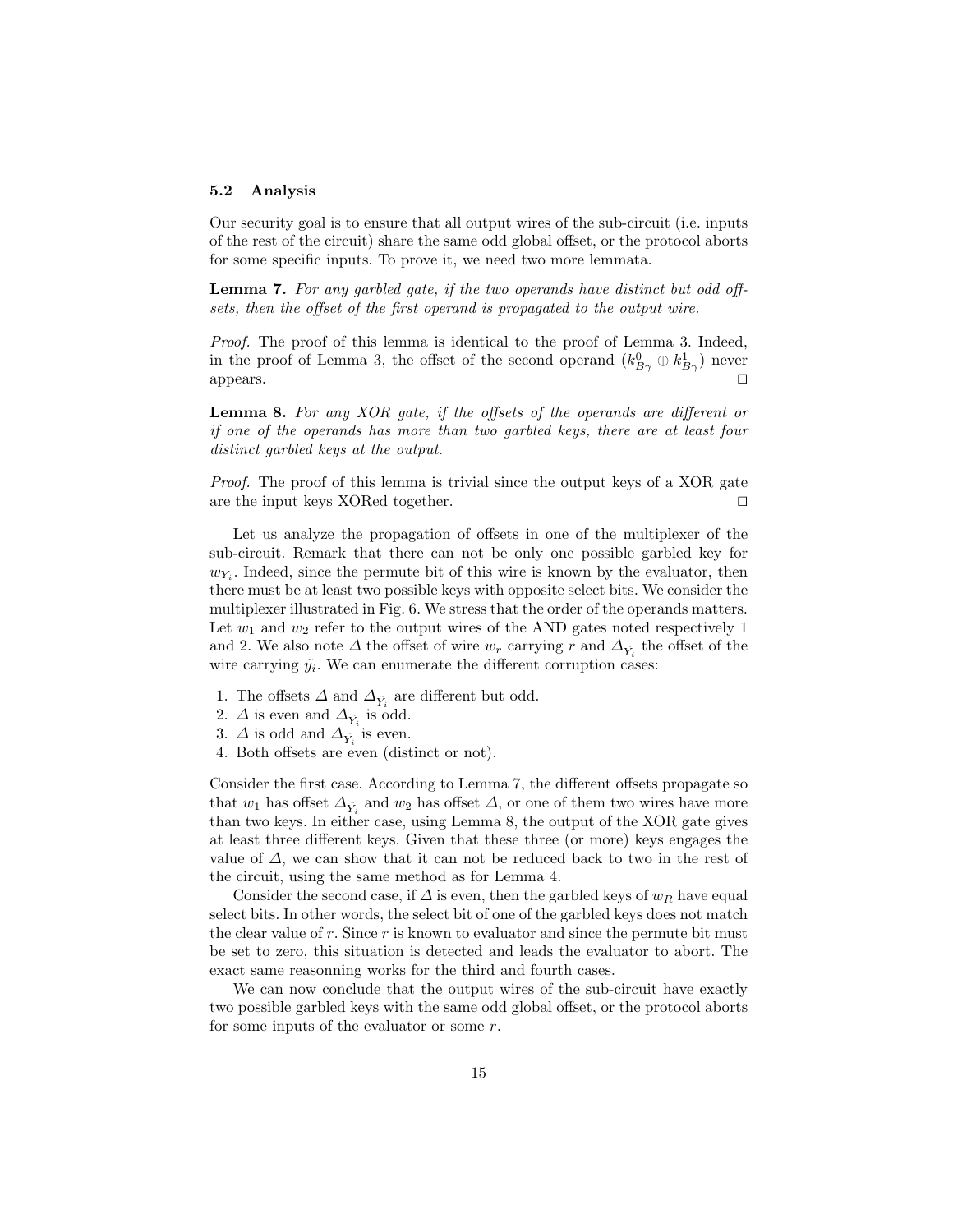$$
\begin{array}{ccc}\n a & \searrow \\
 b & \searrow \\
\end{array}\n \qquad\n \begin{array}{ccc}\n a & \searrow & \\
 & \searrow & \\
 & b & \searrow & \\
 & \searrow & \\
 & \searrow & \\
 & \searrow & \\
 & \searrow & \\
 & \searrow & \\
 & \searrow & \\
 & \searrow & \\
 & \searrow & \\
 & \searrow & \\
 & \searrow & \\
 & \searrow & \\
 & \searrow & \\
 & \searrow & \\
 & \searrow & \\
 & \searrow & \\
 & \searrow & \\
 & \searrow & \\
 & \searrow & \\
 & \searrow & \\
 & \searrow & \\
 & \searrow & \\
 & \searrow & \\
 & \searrow & \\
 & \searrow & \\
 & \searrow & \\
 & \searrow & \\
 & \searrow & \\
 & \searrow & \\
 & \searrow & \\
 & \searrow & \\
 & \searrow & \\
 & \searrow & \\
 & \searrow & \\
 & \searrow & \\
 & \searrow & \\
 & \searrow & \\
 & \searrow & \\
 & \searrow & \\
 & \searrow & \\
 & \searrow & \\
 & \searrow & \\
 & \searrow & \\
 & \searrow & \\
 & \searrow & \\
 & \searrow & \\
 & \searrow & \\
 & \searrow & \\
 & \searrow & \\
 & \searrow & \\
 & \searrow & \\
 & \searrow & \\
 & \searrow & \\
 & \searrow & \\
 & \searrow & \\
 & \searrow & \\
 & \searrow & \\
 & \searrow & \\
 & \searrow & \\
 & \searrow & \\
 & \searrow & \\
 & \searrow & \\
 & \searrow & \\
 & \searrow & \\
 & \searrow & \\
 & \searrow & \\
 & \searrow & \\
 & \searrow & \\
 & \searrow & \\
 &
$$

Fig. 7. Impossible corruption

## 6 Applications to Real Circuits

In the previous sections, we have defined precisely how a malicious generator can corrupt a garbled circuit. Turning non-linear gates into other non-linear gates is equivalent at adding NOT gates to the circuit. Then, we consider in this section that the adversary is able to add a NOT gate to any wire of the circuit. An important consequence is that a circuit can not be modified so that the inputs of the evaluator's inputs go through the gates to the outputs of the circuit. More precisely, the corruption of a gate as shown in Figure 7 can not be generated. Thus, the question "does a corrupted circuit leak more information than the original circuit?" turns out to be trickier than suggested in the previous works.

In this section, we don't provide a general answer, but we see the impact of corruptions on some real circuits. We measure this impact with the Shannon entropy of the evaluator's input. We call  $x$  and  $y$  the respective inputs of the generator and the evaluator. Let  $z = f(x, y)$  be the function to evaluate and  $C_f$ a boolean circuit computing it. We note  $\mathcal{C}_f$  the set of all circuits that can be obtained by corrupting  $C_f$  (i.e. by adding NOT gates to  $C_f$ ). In other words, there exists a corruption of  $C_f$  that leads to  $C_{f'}$ , that computes some other function f', if and only if  $C_{f'} \in C_f$ . We formalize the problem as follows:

**Problem:** For a circuit  $C_f$  does it exist a corrupted circuit  $C_{f'} \in C_f$ , such that the obtained function  $\ddot{f}'$  leaks more information on the evaluator's input :  $H(Y|X=x, Z=f(x, y)) > H(Y|X=x', Z=f'(x', y))$ ?

Remark that in the entropy equation, the generator knows  $x$  since this is his input. In our computations, we consider that the adversarial generator chooses his input in order to increase the leakage.

To help us answer that question, we implemented a tool to exhaustively compute all corruptions  $C_{f'}$  of a circuit  $C_f$  and check if one of them leaks more information. More details about this tools are given in Annex F.

## 6.1 The Greater-Than Function

Let us now see a practical example: the greater-than function, that returns a single bit (1 if  $x > y$ , 0 otherwise). Assuming the adversary takes the middle of the set as input (which leaks the most information), the original function leaks one bit of entropy. Since there is a single output wire, whatever the modification made on the circuit, it does not leak more than one bit of entropy on  $y$ . But it is interesting to see that the adversary is limited in the choice of that bit. For example, if we consider the greater-than circuit defined in [7], it can not be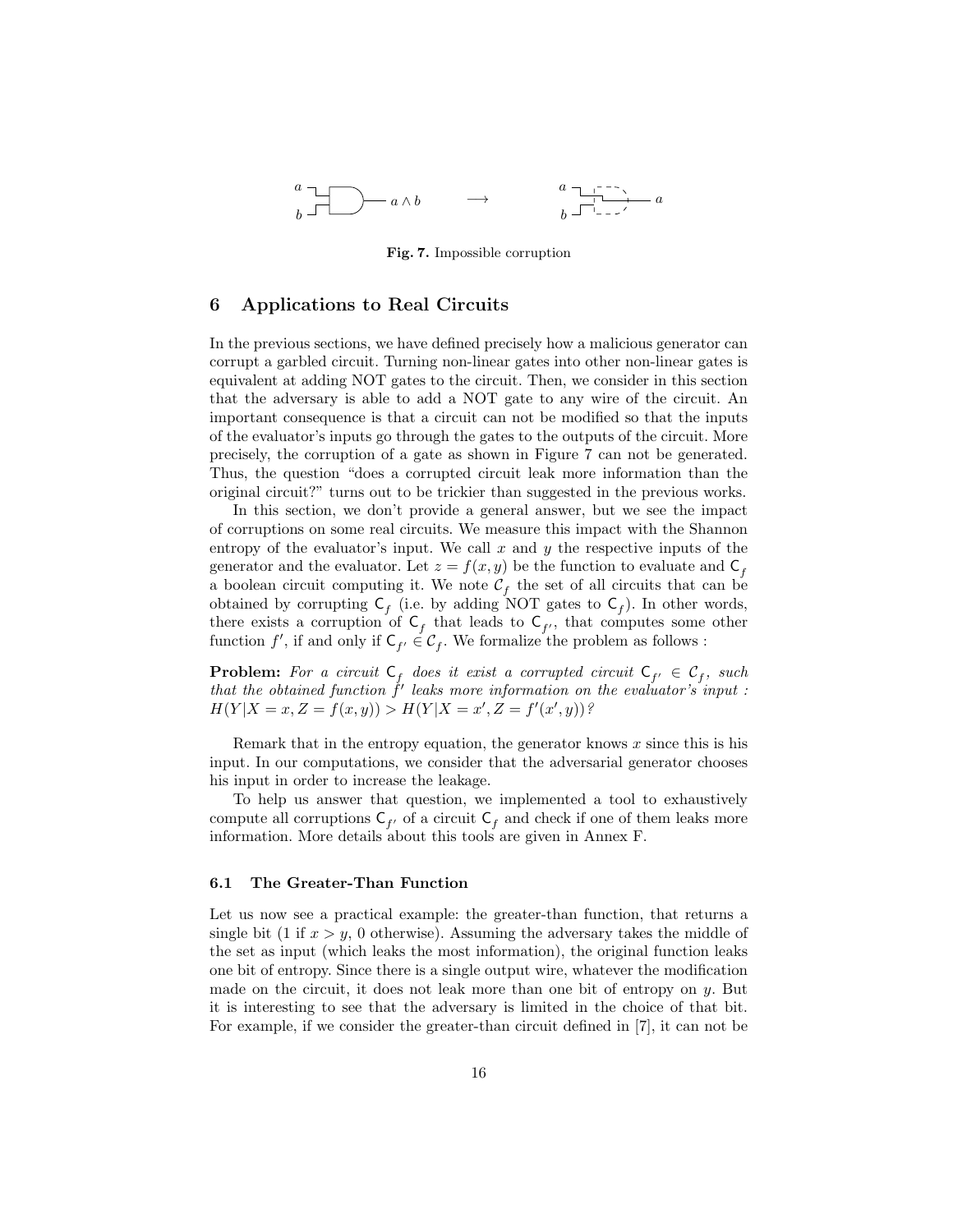



Fig. 8. Circuit for the 4-bit-equality test and its best corrupted circuit in red

Fig. 9. Another circuit for the 4-bitequality test

modified to output the parity bit of  $y$ . This can be proven exhaustively for the 3-bit greater-than circuit and then recursively.

In the particular case of greater-than circuit, remark that the best strategy of an adversarial  $\mathcal{G}$ , willing to retrieve the input y, consists in not modifying the circuit. If y is  $\ell$ -bit long, then it would require  $\ell$  evaluations for G to find y, and it can not be reduced by corrupting it. Thus, in this context, using cut-&-choose based solutions does not enhance privacy (but ensures the correctness).

#### 6.2 The Addition Function

Let us study now the addition function  $f$ , the circuit  $\mathsf{C}_f$  of which is defined and optimized in [7]. Consider that  $\mathcal E$  has two inputs  $y, y' \in \mathbb F_2^{\ell}$  and the generator none. This circuit computes the addition of y and y' in  $\mathbb{F}_2^{\ell}$  (the carry bit is not returned). The original function  $f$  does not leak any information on  $y$  (or on y'). Up to  $\ell = 10$ , we exhaustively demonstrated that no modification leaks any information on y:  $H(Y|Z = f'(y, y')) = H(Y|Z = f(y, y')) = \ell$  This result can be extended recursively for larger values of  $\ell$ .

#### 6.3 The Equality-Test Function

Unfortunately, it is not the case for all circuit. Consider now the equality-test function, that returns 1 if and only if  $x = y$ . The Boolean circuit we study for the 4-bit case is shown in Fig. 8. Inputs are 4-bit long and after the evaluation of the original function, it remains 3.66 bits of entropy. This circuit is vulnerable to the addition of NOT gates. Indeed, we demonstrated exhaustively that the best corruption required to add a single NOT gate, as shown in red in Fig. 8. Now, the remaining entropy is  $H(Y|X=x', Z=f'(x', y)) = 3.01$  bits. Consequently, almost 1 bit is leaked by this function  $f'$ . Actually,  $f'$  returns  $x_3 \oplus y_3$  if  $x_{0-2}$ and  $y_{0-2}$  are different and 0 otherwise. Clearly, this same attack would work for larger equality-test circuits.

But note that this attack is entirely based on the topological representation of the function. If we inverted the direction of the cascade of AND gates (ascending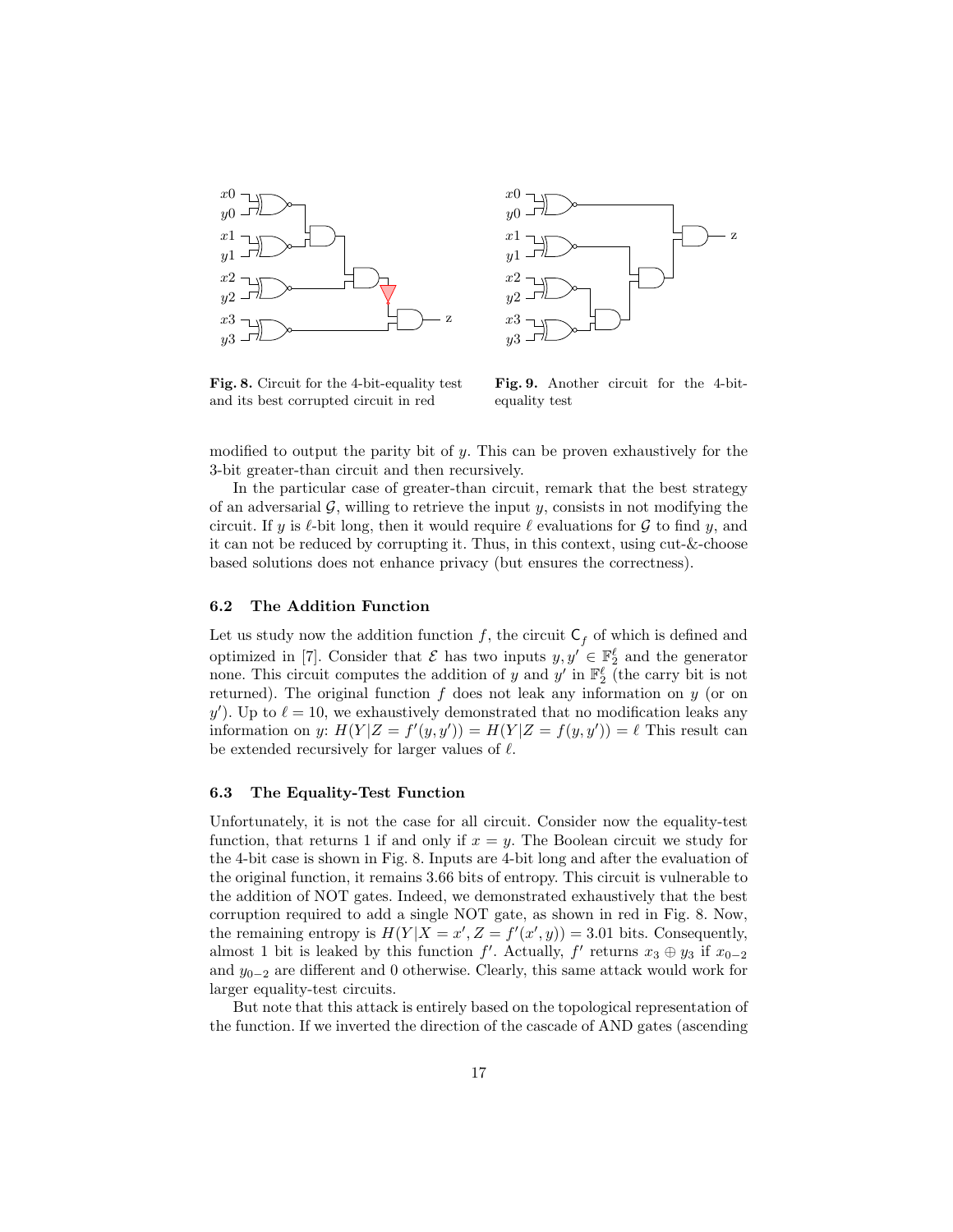instead of descending in Fig. 8), the leaked bit would be  $x_0 \oplus y_0$ . Based on this fact, we propose a generic solution to reduce the leakage of a circuit in Annex G. Unfortunately, this fix also requires to increase the size of the circuit.

## 6.4 Trade-off with Cut-&-Choose

Then, for some classes of circuits, there exist corrupted circuits that leak more information than the original function. In such cases, cut-&-choose remains necessary if we want to avoid this leakage. Based on the fact that this leakage depends on the topology of the circuit, our results still allow to improve for free any cut-&-choose based solutions since [9].

Since several garbled circuits are generated, we recommend to use different circuits of the same function (with different topologies). Then, even if the adversary manages to guess correctly which circuits are opened and which are evaluated, he is limited to corruptions that can be obtained from all unopened circuits and their respective topologies. Indeed, if different corrupted circuits do not compute the same (corrupted) function, then they may output different results, which allows the evaluator to learn the adversarial inputs thanks to [9, 1].

For example, let us consider the two circuits of Fig. 8 and 9 of the same function. Say that cut-&-choose is used with half of the circuits with the first topology and the other half with the second. Assume that at least one circuit of each is unopened. Then, we demonstrated exhaustively that any corrupted function that can be obtained from both topologies does not leak any information on the evaluator's inputs more than the original function already does.

# 7 Conclusion

The main contribution of this paper is to show that, for a large class of circuits, a malicious generator can corrupt a garbled circuit by only two ways. He can add NOT gates arbitrarily in the circuit, or make selective failure attacks on inputs/outputs of a non-linear gate. This is drastically lower than the previous state-of-the-art suggests. We believe this work can lead to some more optimized secure solutions in the malicious setting, more efficient than the regular cut-& choose schemes.

The second contribution is the analysis of the impact of NOT gates in real-life circuits. We show that some circuits do not leak more information when NOT gates are added, and thus cut-&-choose solutions are unnecessary to enhance the privacy security property. However, for some other circuits, the addition of NOT gates can lead them to reveal more information, but in that case we give recommendations to improve cut-&-choose solutions for free.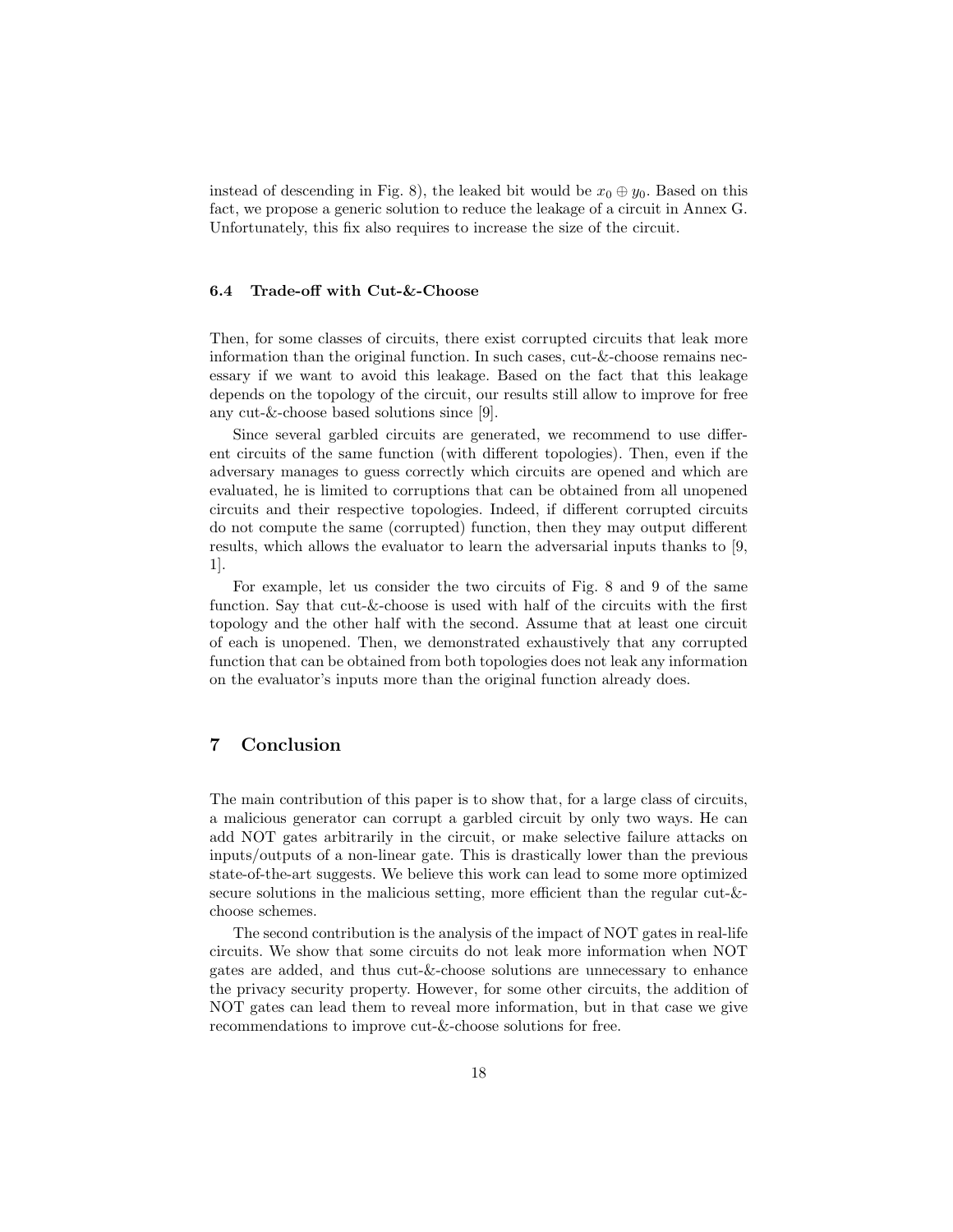## References

- 1. Afshar, A., Mohassel, P., Pinkas, B., Riva, B.: Non-interactive secure computation based on cut-and-choose. In: Nguyen, P.Q., Oswald, E. (eds.) EUROCRYPT 2014. LNCS, vol. 8441, pp. 387–404. Springer, Heidelberg (May 2014)
- 2. Beaver, D., Micali, S., Rogaway, P.: The round complexity of secure protocols (extended abstract). In: 22nd ACM STOC. pp. 503–513. ACM Press (May 1990)
- 3. Frederiksen, T.K., Jakobsen, T.P., Nielsen, J.B., Nordholt, P.S., Orlandi, C.: Mini-LEGO: Efficient secure two-party computation from general assumptions. In: Johansson, T., Nguyen, P.Q. (eds.) EUROCRYPT 2013. LNCS, vol. 7881, pp. 537– 556. Springer, Heidelberg (May 2013)
- 4. Frederiksen, T.K., Nielsen, J.B., Orlandi, C.: Privacy-free garbled circuits with applications to efficient zero-knowledge. In: Oswald, E., Fischlin, M. (eds.) EURO-CRYPT 2015, Part II. LNCS, vol. 9057, pp. 191–219. Springer, Heidelberg (Apr 2015)
- 5. Huang, Y., Katz, J., Kolesnikov, V., Kumaresan, R., Malozemoff, A.J.: Amortizing garbled circuits. In: Garay, J.A., Gennaro, R. (eds.) CRYPTO 2014, Part II. LNCS, vol. 8617, pp. 458–475. Springer, Heidelberg (Aug 2014)
- 6. Jawurek, M., Kerschbaum, F., Orlandi, C.: Zero-knowledge using garbled circuits: how to prove non-algebraic statements efficiently. In: Sadeghi, A.R., Gligor, V.D., Yung, M. (eds.) ACM CCS 13. pp. 955–966. ACM Press (Nov 2013)
- 7. Kolesnikov, V., Sadeghi, A.R., Schneider, T.: Improved garbled circuit building blocks and applications to auctions and computing minima. In: Garay, J.A., Miyaji, A., Otsuka, A. (eds.) CANS 09. LNCS, vol. 5888, pp. 1–20. Springer, Heidelberg (Dec 2009)
- 8. Kolesnikov, V., Schneider, T.: Improved garbled circuit: Free XOR gates and applications. In: Aceto, L., Damgård, I., Goldberg, L.A., Halldórsson, M.M., Ing´olfsd´ottir, A., Walukiewicz, I. (eds.) ICALP 2008, Part II. LNCS, vol. 5126, pp. 486–498. Springer, Heidelberg (Jul 2008)
- 9. Lindell, Y.: Fast cut-and-choose based protocols for malicious and covert adversaries. In: Canetti, R., Garay, J.A. (eds.) CRYPTO 2013, Part II. LNCS, vol. 8043, pp. 1–17. Springer, Heidelberg (Aug 2013)
- 10. Lindell, Y., Pinkas, B.: An efficient protocol for secure two-party computation in the presence of malicious adversaries. In: Naor, M. (ed.) EUROCRYPT 2007. LNCS, vol. 4515, pp. 52–78. Springer, Heidelberg (May 2007)
- 11. Lindell, Y., Riva, B.: Cut-and-choose Yao-based secure computation in the online/offline and batch settings. In: Garay, J.A., Gennaro, R. (eds.) CRYPTO 2014, Part II. LNCS, vol. 8617, pp. 476–494. Springer, Heidelberg (Aug 2014)
- 12. Lindell, Y., Riva, B.: Blazing fast 2PC in the offline/online setting with security for malicious adversaries. In: Ray, I., Li, N., Kruegel:, C. (eds.) ACM CCS 15. pp. 579–590. ACM Press (Oct 2015)
- 13. Mohassel, P., Franklin, M.: Efficiency tradeoffs for malicious two-party computation. In: Yung, M., Dodis, Y., Kiayias, A., Malkin, T. (eds.) PKC 2006. LNCS, vol. 3958, pp. 458–473. Springer, Heidelberg (Apr 2006)
- 14. Mohassel, P., Riva, B.: Garbled circuits checking garbled circuits: More efficient and secure two-party computation. In: Canetti, R., Garay, J.A. (eds.) CRYPTO 2013, Part II. LNCS, vol. 8043, pp. 36–53. Springer, Heidelberg (Aug 2013)
- 15. Naor, M., Pinkas, B., Sumner, R.: Privacy preserving auctions and mechanism design. In: Proceedings of the 1st ACM conference on Electronic commerce. pp. 129–139. ACM (Nov 1999)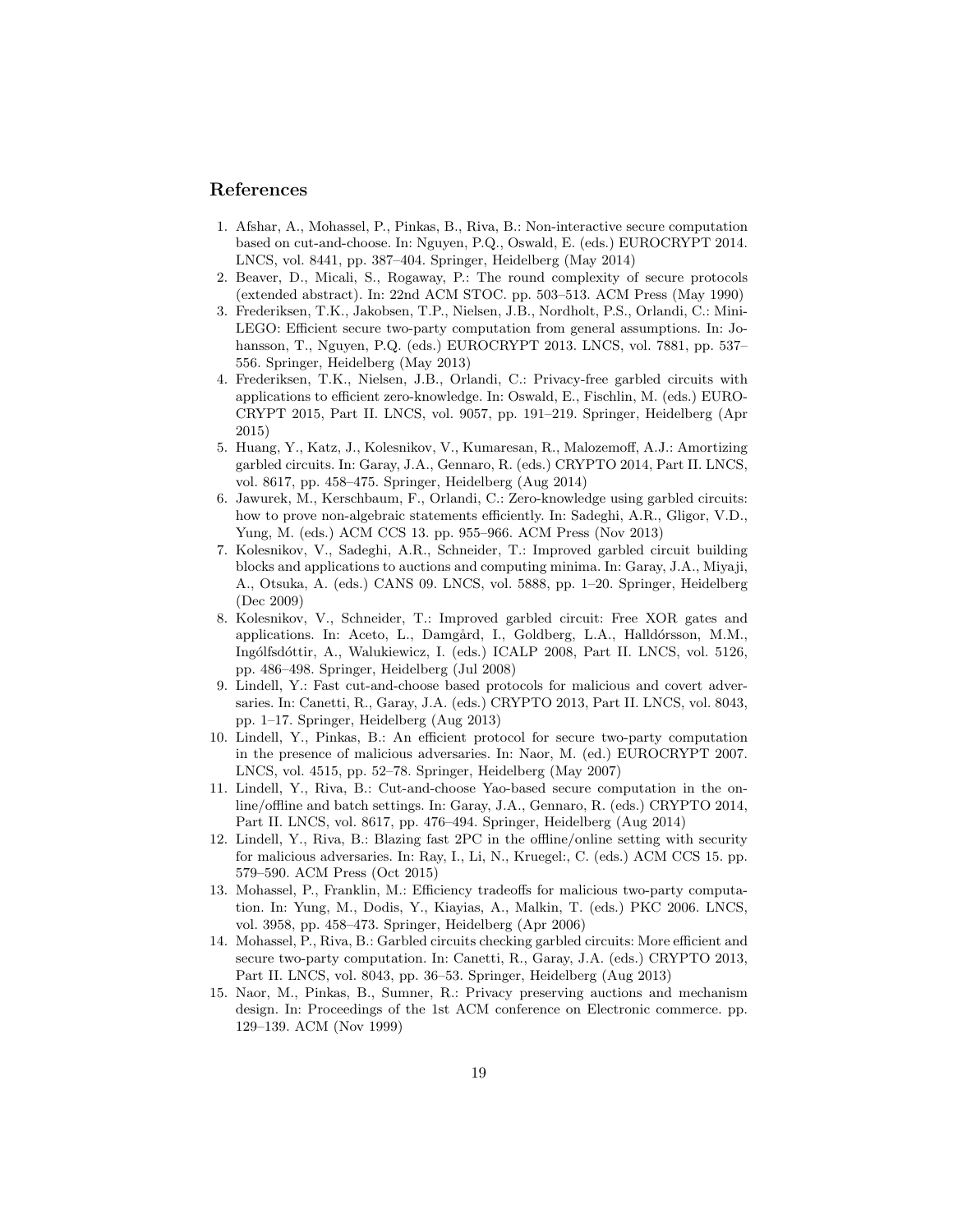- 16. Nielsen, J.B., Orlandi, C.: LEGO for two-party secure computation. In: Reingold, O. (ed.) TCC 2009. LNCS, vol. 5444, pp. 368–386. Springer, Heidelberg (Mar 2009)
- 17. Nielsen, J.B., Schneider, T., Trifiletti, R.: Constant round maliciously secure 2PC with function-independent preprocessing using LEGO. In: NDSS 2017. The Internet Society (2017)
- 18. shelat, a., Shen, C.H.: Two-output secure computation with malicious adversaries. In: Paterson, K.G. (ed.) EUROCRYPT 2011. LNCS, vol. 6632, pp. 386–405. Springer, Heidelberg (May 2011)
- 19. shelat, a., Shen, C.H.: Fast two-party secure computation with minimal assumptions. In: Sadeghi, A.R., Gligor, V.D., Yung, M. (eds.) ACM CCS 13. pp. 523–534. ACM Press (Nov 2013)
- 20. Wang, X., Malozemoff, A.J., Katz, J.: Faster secure two-party computation in the single-execution setting. In: Coron, J., Nielsen, J.B. (eds.) EUROCRYPT 2017, Part III. LNCS, vol. 10212, pp. 399–424. Springer, Heidelberg (May 2017)
- 21. Yao, A.C.C.: How to generate and exchange secrets (extended abstract). In: 27th FOCS. pp. 162–167. IEEE Computer Society Press (Oct 1986)
- 22. Zahur, S., Rosulek, M., Evans, D.: Two halves make a whole reducing data transfer in garbled circuits using half gates. In: Oswald, E., Fischlin, M. (eds.) EUROCRYPT 2015, Part II. LNCS, vol. 9057, pp. 220–250. Springer, Heidelberg (Apr 2015)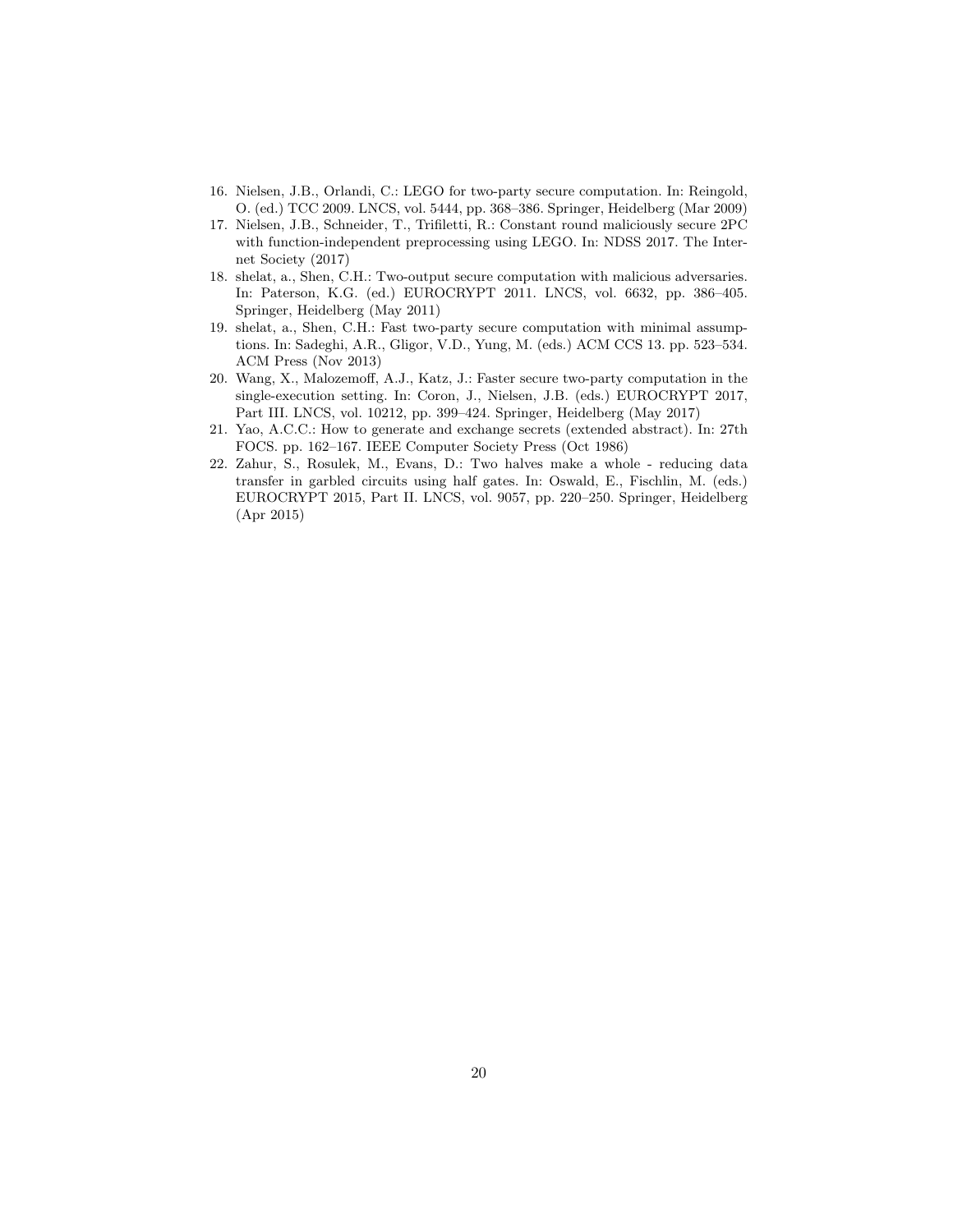# Supplementary Material

Since the evaluation algorithms shown in Table 6 are the keystone of our proofs, we recall here in Table 9 a shorter version of it.

Table 9. Evaluating the half-gates

|          |  | Select bits Inputs Garbled output key                                                                                                                              |
|----------|--|--------------------------------------------------------------------------------------------------------------------------------------------------------------------|
| $\theta$ |  | $ k_A^{p_A}  k_{B\gamma}^0 K_1 = H(k_A^{p_A}) \oplus H(k_{B\gamma}^0)$                                                                                             |
|          |  | $\frac{1}{(k_A^p k_{B\gamma}^1   k_{B\gamma}^1   K_2} = E \oplus H(k_A^{p_A}) \oplus H(k_{B\gamma}^1) \oplus k_A^{p_A})$                                           |
|          |  | $\big k_A^{\overline{p_A}}\big k_{B\gamma}^0\big K_3=G\oplus H(k_A^{\overline{p_A}})\oplus H(k_{B\gamma}^0)$                                                       |
|          |  | $\big k_A^{\overline{p_A}}\big k_{B\gamma}^{1}\big K_4 = E\oplus G\oplus \overline{H(k_A^{\overline{p_A}})} \oplus H(k_{B\gamma}^{1}) \oplus k_A^{\overline{p_A}}$ |

# A Other Corruptions

Table 10 is an example of gate that leads to an abortion if  $k_{B\gamma}^1$ , since the gate was garbled using  $k_{B\gamma}^{1*}$ .

**Table 10.** Generating half-gates that abort if  $b \oplus \gamma = 1$ 

| First half-gate                 |                                                                                 |  | Second half-gate                                      |  |
|---------------------------------|---------------------------------------------------------------------------------|--|-------------------------------------------------------|--|
|                                 | Garbled table if $\gamma = 0$ Garbled table if $\gamma = 1  b \oplus \gamma  $  |  | Garbled table                                         |  |
| $k_X^0 \oplus H(k_A^{p_A}) = 0$ | $k_{X}^{p_{A}} \oplus H(k_{A}^{p_{A}}) = 0$                                     |  | $k_Y^0 \oplus H(k_{B\gamma}^0) = 0$                   |  |
| $k_X^0 \oplus H(k_A^{p_A}) = G$ | $k_{\mathbf{y}}^{\overline{p_A}} \oplus H(k_{\mathbf{A}}^{\overline{p_A}}) = G$ |  | $ k_Y^0 \oplus k_A^0 \oplus H(k_{B\gamma}^{1*}) = E $ |  |

Table 11 shows how to transform an AND gate into a gate that computes  $a \wedge \overline{b}$ .

**Table 11.** Turning  $a \wedge b$  into  $a \wedge \overline{b}$ 

| First half-gate                                                                 |                                                                   |  | Second half-gate                                 |  |  |
|---------------------------------------------------------------------------------|-------------------------------------------------------------------|--|--------------------------------------------------|--|--|
| Garbled table if $\gamma = 1$ Garbled table if $\gamma = 0$ $ b \oplus \gamma $ |                                                                   |  | Garbled table                                    |  |  |
| $k_X^0 \oplus H(k_A^{p_A}) = 0$                                                 | $k_{X}^{p_{A}} \oplus H(\overline{k_{A}^{p_{A}}}) = 0$            |  | $k_Y^0 \oplus H(k_{B\gamma}^0) = 0$              |  |  |
| $k_X^0 \oplus H(k_A^{\overline{p_A}}) = G$                                      | $k_{X}^{\overline{p_{A}}} \oplus H(k_{A}^{\overline{p_{A}}}) = G$ |  | $k_Y^0 \oplus k_A^0 \oplus H(k_{B\gamma}^1) = E$ |  |  |

Table 12 shows how to transform an AND gate into a NAND.

Table 13 shows how to transform an AND gate into a OR. It is a combination of the three previous corruptions.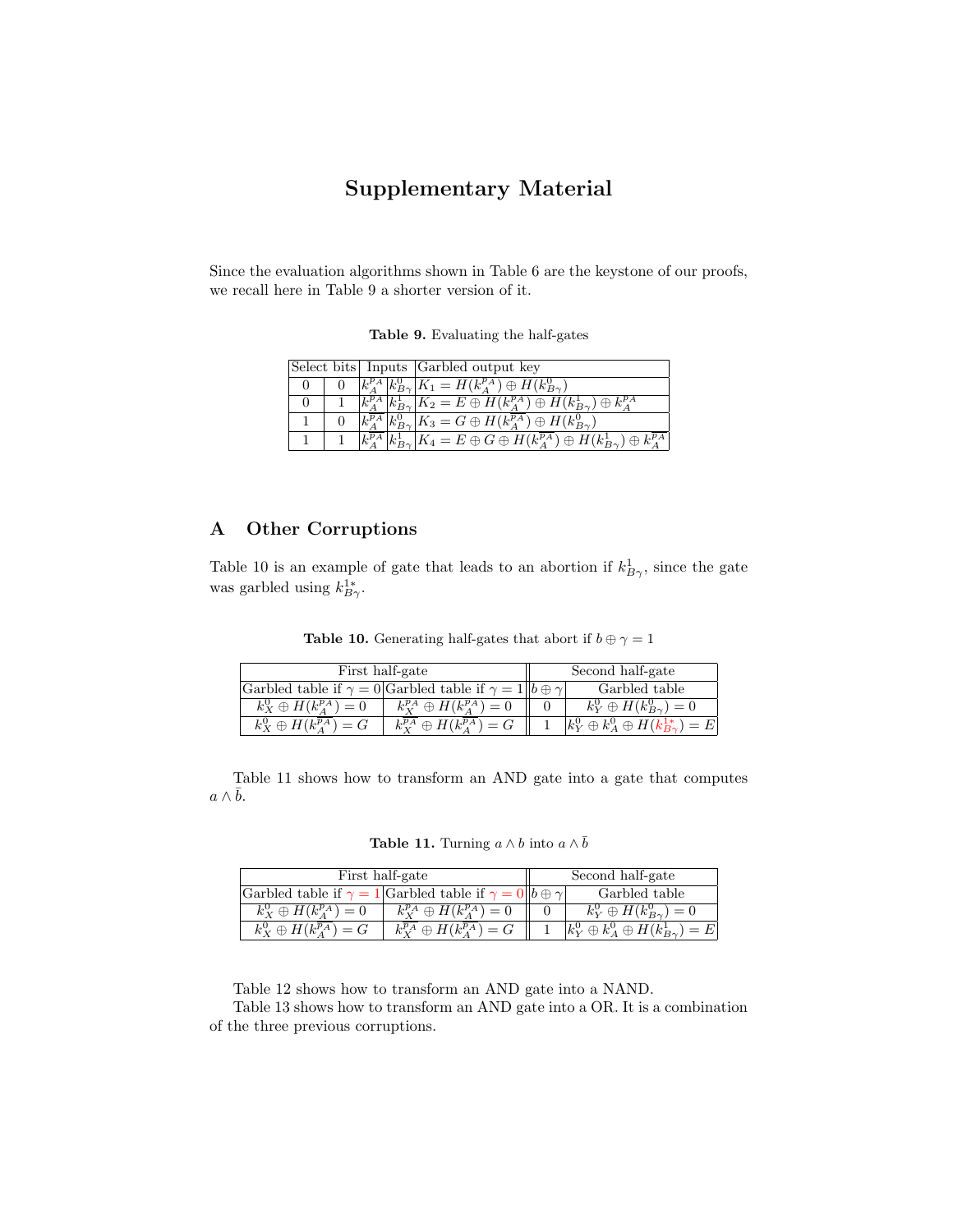**Table 12.** Turning  $a \wedge b$  into  $\overline{a \wedge b}$ 

| First half-gate                                                                |                                                                      |  | Second half-gate                                   |  |
|--------------------------------------------------------------------------------|----------------------------------------------------------------------|--|----------------------------------------------------|--|
| Garbled table if $\gamma = 0$ Garbled table if $\gamma = 1  b \oplus \gamma  $ |                                                                      |  | Garbled table                                      |  |
| $k_X^1 \oplus H(k_A^{p_A}) = 0$                                                | $k_{X}^{p_{A}} \oplus H(k_{A}^{p_{A}}) = 0$                          |  | $k_Y^0 \oplus H(k_{B\gamma}^0) = 0$                |  |
| $k_X^1 \oplus H(k_A^{p_A}) = G$                                                | $k_{\mathbf{y}}^{p_A} \oplus H(k_{\mathbf{A}}^{\overline{p_A}}) = G$ |  | $ k_Y^0 \oplus k_A^0 \oplus H(k_{B\gamma}^1) = E $ |  |

**Table 13.** Turning  $a \wedge b$  into  $a \vee b$ 

| First half-gate                                                               |                                                                                 |  | Second half-gate                                   |  |
|-------------------------------------------------------------------------------|---------------------------------------------------------------------------------|--|----------------------------------------------------|--|
| Garbled table if $\gamma = 1$ Garbled table if $\gamma = 0$ $b \oplus \gamma$ |                                                                                 |  | Garbled table                                      |  |
| $k_X^1 \oplus H(k_A^{p_A}) = 0$                                               | $k_{X}^{p_{A}} \oplus H(k_{A}^{p_{A}}) = 0$                                     |  | $k_Y^0 \oplus H(k_{B\gamma}^0) = 0$                |  |
| $k_X^1 \oplus H(k_A^{p_A}) = G$                                               | $k_{\mathbf{y}}^{\overline{p_A}} \oplus H(k_{\mathbf{A}}^{\overline{p_A}}) = G$ |  | $ k_Y^0 \oplus k_A^1 \oplus H(k_{B\gamma}^1) = E $ |  |

# B Proof of Lemma 2

We note  $k_A$ ,  $k'_A$  and  $k''_A$  the three keys of the first operand and  $k_{B\gamma}$ ,  $k'_{B\gamma}$  the two keys of the second operand. We can show that there can not be only two output keys and that the gate illustrated in Figure 2 is computationally unfeasible.

*Proof.* Suppose that we have the following select bits  $s(k_A) = s(k'_A) = 0$ ,  $s(k_{B\gamma}) = 0$  and  $s(k'_{B\gamma}) = 1$ . We add no constraint on  $s(k''_A)$ . Then, we can apply the evaluation algorithms for each combination, as shown in Table 9, and we obtain the following set of garbled output keys :

$$
\left\{ \begin{aligned} K_1 &= H(k_A) \oplus H(k_{B\gamma}) \\ K_2 &= E \oplus H(k_A) \oplus H(k'_{B\gamma}) \oplus k_A \\ K_3 &= H(k'_A) \oplus H(k_{B\gamma}) \\ K_4 &= E \oplus H(k'_A) \oplus H(k'_{B\gamma}) \oplus k'_A \end{aligned} \right.
$$

We also have  $K_5$  and  $K_6$  that depends on  $k''_A$ . Then, the adversary has to reduce the number of keys to two. Thanks to the properties of the hash function,  $K_1$ and  $K_3$  are different. Then, he has to choose E that maps  $K_2$  and  $K_4$  to  $K_1$  or K<sub>3</sub>. If we try  $K_2 = K_1$ , then we get  $K_4 = H(k'_A) \oplus H(k_{B\gamma}) \oplus k_A \oplus k'_A$ .

Because of the properties of the hash function,  $K_4$  can not be mapped with either  $K_1$  or  $K_3$ . A similar result would have been obtained if we first assumed  $K_2 = K_3$ . Then, the combination of select bits  $s(k_A) = s(k'_A) = 0$ ,  $s(k_{B\gamma}) = 0$ and  $s(k'_{B\gamma}) = 1$  and any  $k''_A$  can not be reduced to two garbled keys.

Let us see the case  $s(k_A) = s(k'_A) = s(k'_{B\gamma}) = s(k'_{B\gamma}) = 0$ . We add no constraint on  $s(k''_A)$ .

$$
\left\{ \begin{aligned} K_1 &= H(k_A) \oplus H(k_{B\gamma}) \\ K_2 &= H(k_A) \oplus H(k'_{B\gamma}) \\ K_3 &= H(k'_A) \oplus H(k_{B\gamma}) \\ K_4 &= H(k'_A) \oplus H(k'_{B\gamma}) \end{aligned} \right.
$$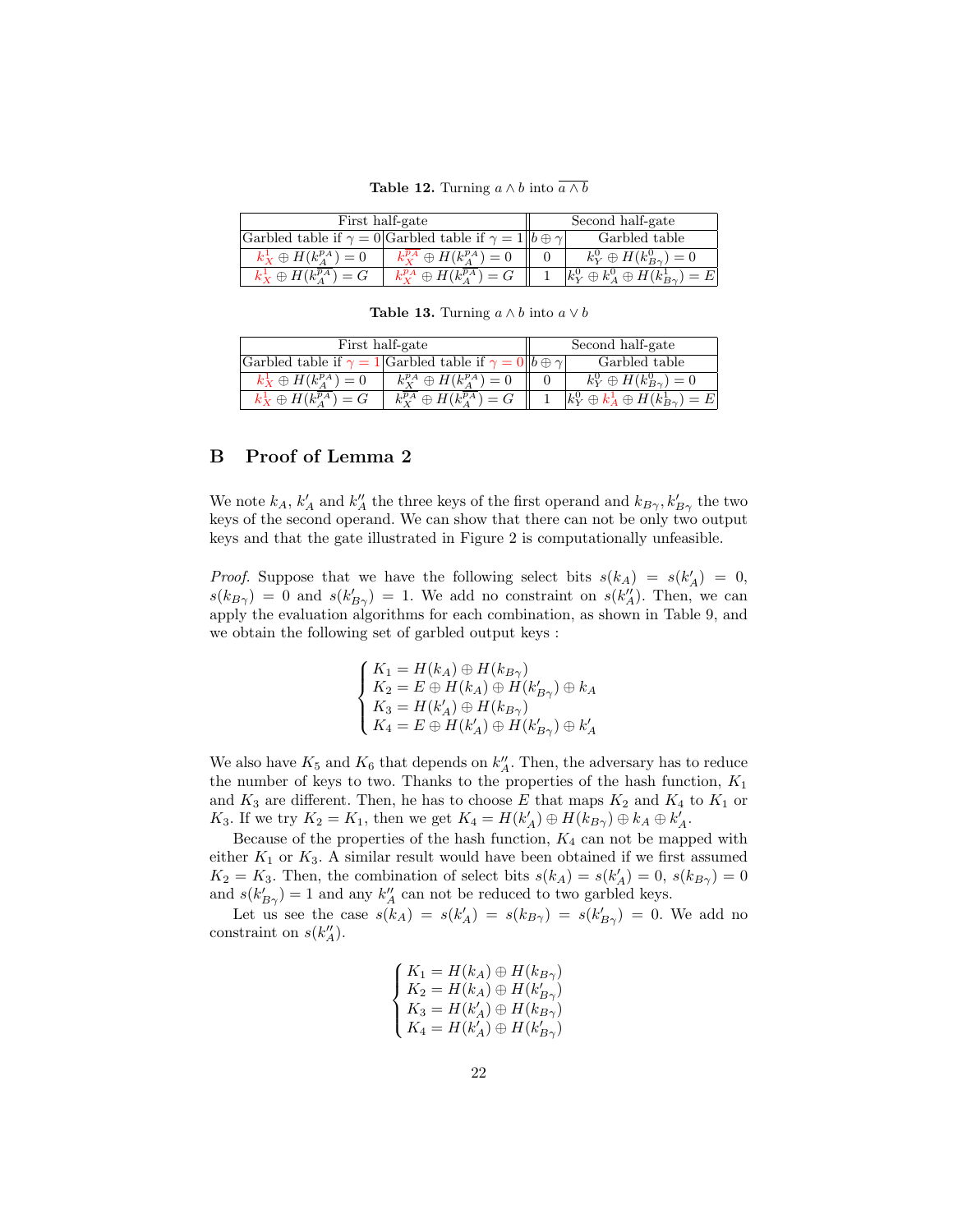We also have  $K_5$  and  $K_6$  that depends on  $k''_A$ . Then, the adversary has to reduce the number of keys to two. Thanks to the properties of the hash function,  $K_1$ ,  $K_2$ ,  $K_3$  and  $K_4$  are different.

Let us see the case  $s(k_A) = s(k'_A) = s(k'_{B\gamma}) = s(k'_{B\gamma}) = 1$ . We add no constraint on  $s(k''_A)$ .

$$
\left\{ \begin{array}{l} K_1=E\oplus G\oplus H(k_A)\oplus H(k_{B\gamma})\oplus k_A\\ K_2=E\oplus G\oplus H(k_A)\oplus H(k'_{B\gamma})\oplus k_A\\ K_3=E\oplus G\oplus H(k'_A)\oplus H(k_{B\gamma})\oplus k'_A\\ K_4=E\oplus G\oplus H(k'_A)\oplus H(k'_{B\gamma})\oplus k'_A \end{array} \right.
$$

We also have  $K_5$  and  $K_6$  that depends on  $k''_A$ . Then, the adversary has to reduce the number of keys to two. Note that in this particular case, the choice of E and G has no impact on the number of distinct keys. Thanks to the properties of the hash function,  $K_1$ ,  $K_2$ ,  $K_3$  and  $K_4$  are different.

Let us see the case  $s(k_A) = s(k'_A) = 1$ ,  $s(k_{B\gamma}) = 0$  and  $s(k'_{B\gamma}) = 1$ . We add no constraint on  $s(k''_A)$ .

$$
\left\{ \begin{aligned} K_1 &= G \oplus H(k_A) \oplus H(k_{B\gamma}) \\ K_2 &= E \oplus G \oplus H(k_A) \oplus H(k'_{B\gamma}) \oplus k_A \\ K_3 &= G \oplus H(k'_A) \oplus H(k_{B\gamma}) \\ K_4 &= E \oplus G \oplus H(k'_A) \oplus H(k'_{B\gamma}) \oplus k'_A \end{aligned} \right.
$$

We also have  $K_5$  and  $K_6$  that depends on  $k''_A$ . Then, the adversary has to reduce the number of keys to two. Thanks to the properties of the hash function,  $K_1$  and  $K_3$  are different. Then, he has to choose E that maps  $K_2$  and  $K_4$  to  $K_1$ or  $K_3$ . We describe below the case  $K_2 = K_1$  and show that  $K_4$  does not map any other key.

$$
K_2 = K_1 \iff E = H(k_{B\gamma}) \oplus H(k'_{B\gamma}) \oplus k_A
$$
  

$$
\iff K_4 = G \oplus H(k'_A) \oplus H(k_{B\gamma}) \oplus k_A \oplus k'_A
$$

Because of the properties of the hash function,  $K_4$  can not be mapped with either  $K_1$  or  $K_3$ . A similar result would have been obtained if we first assumed  $K_2 = K_3$ .

All other cases are changes of variables of the already studied cases, which ends the proof of Lemma 2.  $\Box$ 

## C End of Proof of Lemma 3

*Proof.* Let us see the case  $K_1 = K_2 = K_4$ .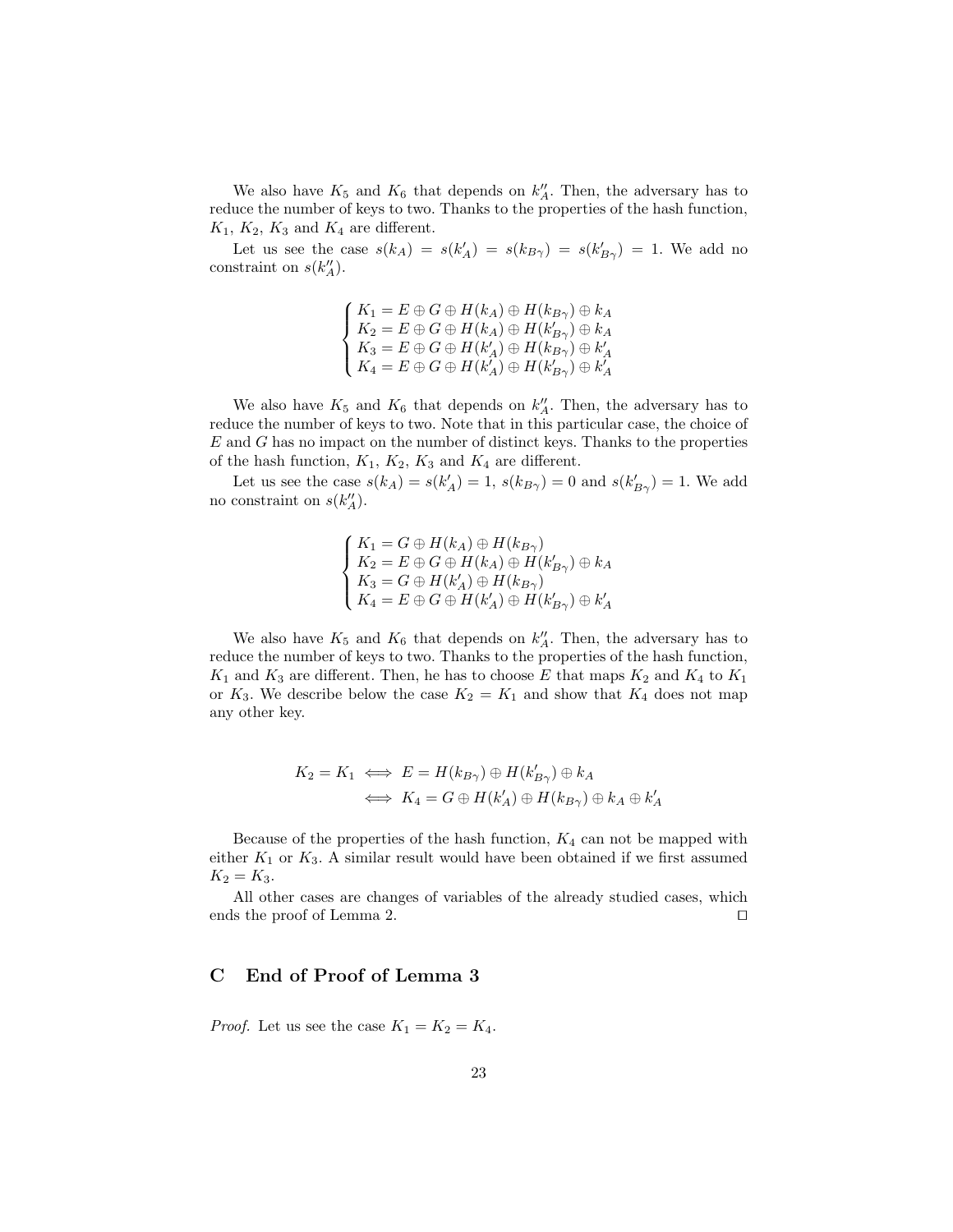$$
\left\{ \begin{aligned} K_1 &= H(k_A^{p_A}) \oplus H(k_{B\gamma}^0) \\ K_2 &= E \oplus H(k_A^{p_A}) \oplus H(k_{B\gamma}^1) \oplus k_A^{p_A} = K_1 \\ K_3 &= G \oplus H(k_A^{p_A}) \oplus H(k_{B\gamma}^0) \\ K_4 &= E \oplus G \oplus H(k_A^{p_A}) \oplus H(k_{B\gamma}^1) \oplus k_A^{\overline{p_A}} = K_1 \\ \sum &\left\{ \begin{aligned} K_1 &= H(k_A^{p_A}) \oplus H(k_{B\gamma}^0) \\ E &= H(k_{B\gamma}^0) \oplus H(k_{B\gamma}^1) \oplus k_A^{p_A} \\ G &= H(k_A^{p_A}) \oplus H(k_A^{p_A}) \oplus \Delta \\ K_3 &= H(k_A^{p_A}) \oplus H(k_{B\gamma}^0) \oplus \Delta = K_1 \oplus \Delta \end{aligned} \right. \end{aligned} \right.
$$

Let us see the case  $K_1=K_3=K_4.$ 

$$
\left\{ \begin{aligned} K_1 &= H(k_A^{p_A}) \oplus H(k_{B\gamma}^0) \\ K_2 &= E \oplus H(k_A^{p_A}) \oplus H(k_{B\gamma}^1) \oplus k_A^{p_A} \\ K_3 &= G \oplus H(k_A^{p_A}) \oplus H(k_{B\gamma}^0) = K_1 \\ K_4 &= E \oplus G \oplus H(k_A^{p_A}) \oplus H(k_{B\gamma}^1) \oplus k_A^{\overline{p_A}} = K_1 \\ \end{aligned} \right.
$$
  

$$
\implies \left\{ \begin{aligned} K_1 &= H(k_A^{p_A}) \oplus H(k_{B\gamma}^0) \\ E &= H(k_{B\gamma}^0) \oplus H(k_{B\gamma}^1) \oplus k_A^{\overline{p_A}} \\ G &= H(k_A^{p_A}) \oplus H(k_A^{p_A}) \\ K_2 &= H(k_A^{p_A}) \oplus H(k_{B\gamma}^0) \oplus \Delta = K_1 \oplus \Delta \end{aligned} \right.
$$

Let us see the case  $K_2=K_3=K_4.$ 

$$
\left\{ \begin{aligned} K_1 &= H(k_A^{p_A}) \oplus H(k_{B\gamma}^0) \\ K_2 &= E \oplus H(k_A^{p_A}) \oplus H(k_{B\gamma}^1) \oplus k_A^{p_A} \\ K_3 &= G \oplus H(k_A^{p_A}) \oplus H(k_{B\gamma}^0) = K_2 \\ K_4 &= E \oplus G \oplus H(k_A^{p_A}) \oplus H(k_{B\gamma}^1) \oplus k_A^{p_A} = K_2 \\ K_2 &= E \oplus H(k_A^{p_A}) \oplus H(k_{B\gamma}^1) \\ K_2 &= E \oplus H(k_A^{p_A}) \oplus H(k_{B\gamma}^1) \oplus k_A^{p_A} \\ K_3 &= G \oplus H(k_A^{p_A}) \oplus H(k_{B\gamma}^1) \oplus k_A^{p_A} \\ K_4 &= H(k_A^{p_A}) \oplus H(k_{B\gamma}^0) \oplus \Delta \\ \implies K_4 &= K_1 \oplus \Delta = K_2 = K_3 \end{aligned} \right.
$$

Let us see the case  $K_1 = K_2$  and  $K_3 = K_4.$ 

$$
\left\{ \begin{aligned} K_1&=K_2\\ K_3&=K_4 \end{aligned} \right.\Leftrightarrow \left\{ \begin{aligned} E\oplus H(k_A^{p_A})\oplus H(k_{B\gamma}^1)\oplus k_A^{p_A}&=H(k_A^{p_A})\oplus H(k_{B\gamma}^0)\\ G\oplus H(k_A^{p_A})\oplus H(k_{B\gamma}^0)=E\oplus G\oplus H(k_A^{p_A})\oplus H(k_{B\gamma}^1)\oplus k_A^{p_A} \end{aligned} \right. \Leftrightarrow \left\{ \begin{aligned} E&=H(k_{B\gamma}^0)\oplus H(k_{B\gamma}^1)\oplus k_A^{p_A}\\ E&=H(k_{B\gamma}^0)\oplus H(k_{B\gamma}^1)\oplus k_A^{p_A} \end{aligned} \right. \Leftrightarrow \left. \begin{aligned} \Delta&=0 \end{aligned} \right.
$$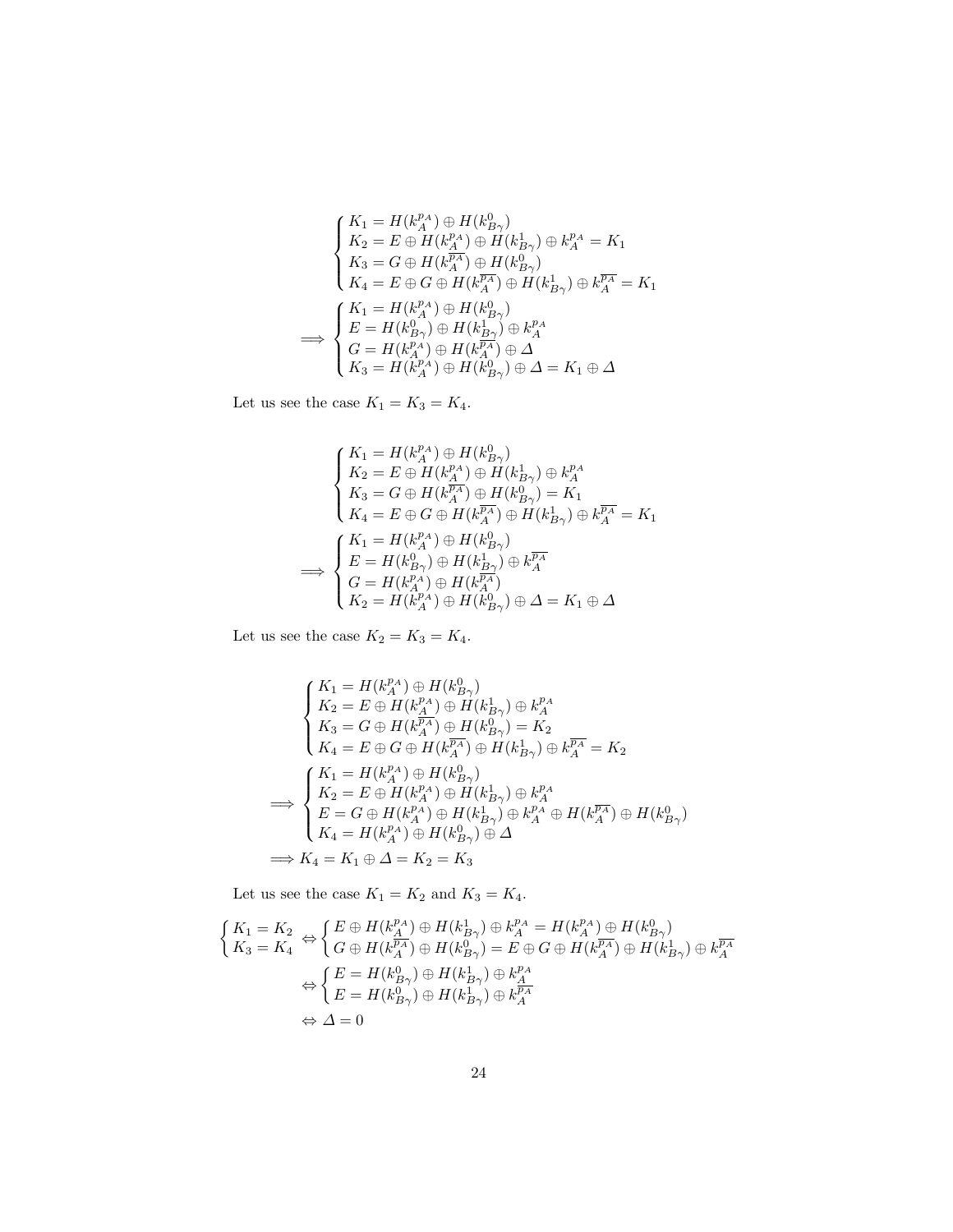Then, the case  $K_1 = K_2$  and  $K_3 = K_4$  is impossible.

Let us see the case  $K_1 = K_4$  and  $K_2 = K_3$ .

$$
\left\{ \begin{aligned} K_1 &= K_4 \\ K_2 &= K_3 \end{aligned} \right. \Leftrightarrow \left\{ \begin{aligned} E\oplus G\oplus H(k_A^{\overline{p_A}})\oplus H(k_{B\gamma}^1)\oplus k_A^{\overline{p_A}} &= H(k_A^{p_A})\oplus H(k_{B\gamma}^0) \\ G\oplus H(k_A^{\overline{p_A}})\oplus H(k_{B\gamma}^0) &= E\oplus H(k_A^{p_A})\oplus H(k_{B\gamma}^1)\oplus k_A^{p_A} \\ \Leftrightarrow \left\{ \begin{aligned} E\oplus G &= H(k_A^{p_A})\oplus H(k_A^{\overline{p_A}})\oplus H(k_{B\gamma}^0)\oplus H(k_{B\gamma}^1)\oplus k_A^{p_A} \\ E\oplus G &= H(k_A^{p_A})\oplus H(k_A^{\overline{p_A}})\oplus H(k_{B\gamma}^0)\oplus H(k_{B\gamma}^1)\oplus k_A^{\overline{p_A}} \\ \Leftrightarrow \Delta &= 0 \end{aligned} \right. \end{aligned} \right.
$$

Then, the case  $K_1 = K_4$  and  $K_2 = K_3$  is impossible.

Let us see the case  $K_1 = K_3$  and  $K_2 = K_4$ .

$$
\begin{cases}\nK_1 = K_3 \\
K_2 = K_4\n\end{cases}
$$
\n
$$
\Leftrightarrow \begin{cases}\nG \oplus H(k_A^{\overline{p_A}}) \oplus H(k_{B\gamma}^0) = H(k_A^{p_A}) \oplus H(k_{B\gamma}^0) \\
E \oplus H(k_A^{p_A}) \oplus H(k_{B\gamma}^1) \oplus k_A^{p_A} = E \oplus G \oplus H(k_A^{\overline{p_A}}) \oplus H(k_{B\gamma}^1) \oplus k_A^{\overline{p_A}}\n\end{cases}
$$
\n
$$
\Leftrightarrow \begin{cases}\nG = H(k_A^{p_A}) \oplus H(k_A^{\overline{p_A}}) \\
G = H(k_A^{p_A}) \oplus H(k_A^{\overline{p_A}}) \oplus k_A^{p_A} \oplus k_A^{\overline{p_A}}\n\end{cases}
$$
\n
$$
\Leftrightarrow \Delta = 0
$$

Then, the case  $K_1 = K_3$  and  $K_2 = K_4$  is impossible.

In the case of a XOR gate, the offset is also propagated, since garbled keys are simply XORed together.

$$
\left\{ \begin{array}{l} K_1 = k^0_A \oplus k^0_B \\ K_2 = k^0_A \oplus k^0_B \oplus \varDelta = K_1 \oplus \varDelta \\ K_3 = k^0_A \oplus \varDelta \oplus k^0_B = K_1 \oplus \varDelta \\ K_4 = k^0_A \oplus \varDelta \oplus k^0_B \oplus \varDelta = K_1 \end{array} \right.
$$

This ends the proof of Lemma 3.  $\Box$ 

# D End of Proof of Lemma 4

We call  $k_A$  and  $k'_A$  the keys of the first operand and  $k_{B\gamma}$ ,  $k'_{B\gamma}$  and  $k''_{B\gamma}$  the keys of the second operand.

*Proof.* As already stated, the computation of  $k_{B\gamma}$ ,  $k'_{B\gamma}$  and  $k''_{B\gamma}$  engages the choice of  $\Delta$ , and consequently  $k_A \oplus k_A'$ . We develop here the trickiest case  $s(k_A) =$  $s(k_{\widetilde{B}\gamma}) = s(k'_{\widetilde{B}\gamma}) = 0$  and  $s(k'_A) = s(k''_{\widetilde{B}\gamma}) = 1$ . Using the four evaluation algorithms on each of the combinations, we have the following set of keys :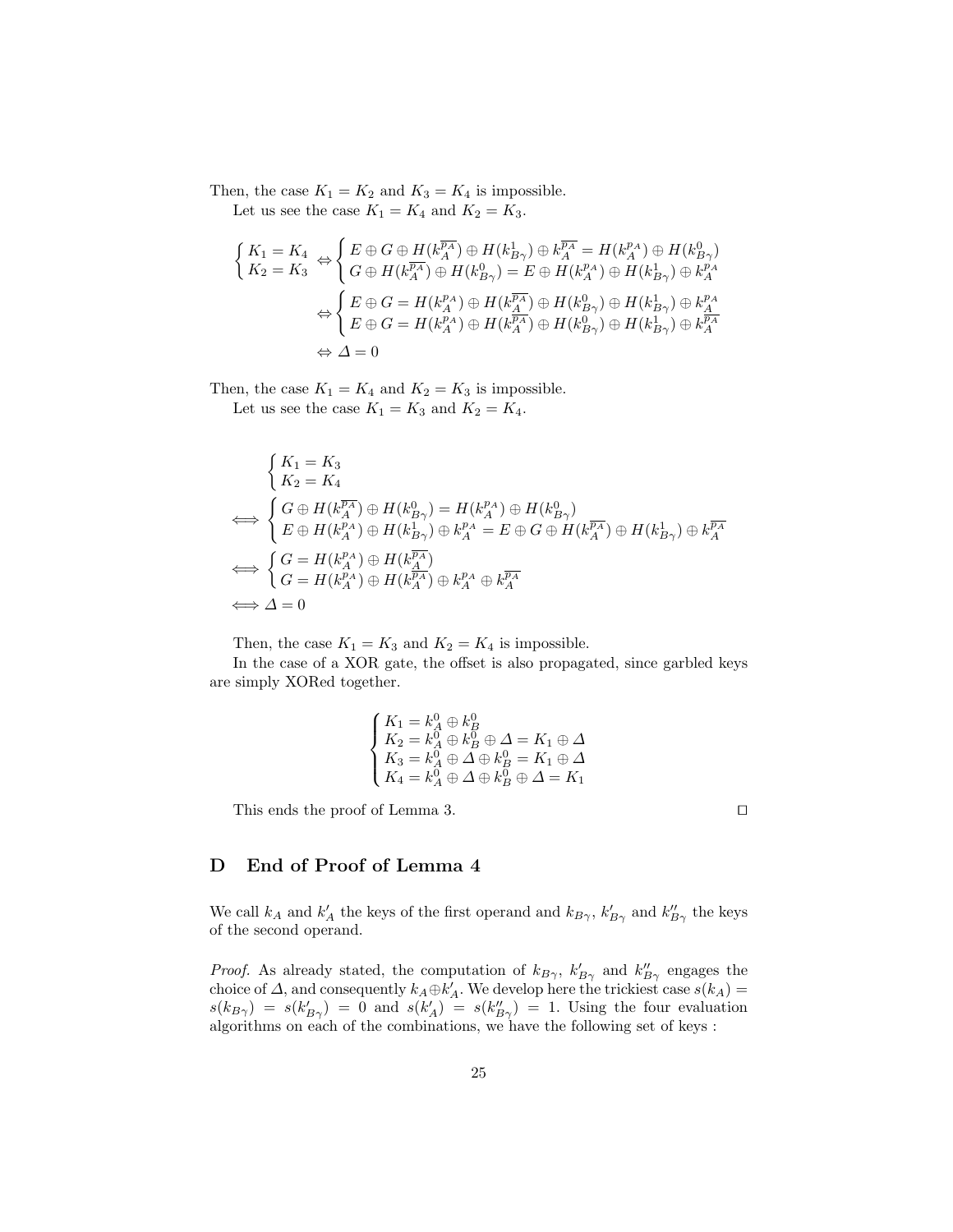$$
\left\{ \begin{aligned} K_1 &= H(k_A) \oplus H(k_{B\gamma}) \\ K_2 &= H(k_A) \oplus H(k'_{B\gamma}) \\ K_3 &= E \oplus H(k_A) \oplus H(k''_{B\gamma}) \oplus k_A \\ K_4 &= G \oplus H(k'_A) \oplus H(k_{B\gamma}) \\ K_5 &= G \oplus H(k'_A) \oplus H(k'_{B\gamma}) \\ K_6 &= E \oplus G \oplus H(k'_A) \oplus H(k''_{B\gamma}) \oplus k'_A \end{aligned} \right.
$$

Thanks to the property of the hash function,  $K_1$  and  $K_2$  are different. Then, the adversary must choose E and G, so that  $K_3$  to  $K_6$  collide with  $K_1$  or  $K_2$ . Let us first consider the case  $K_4 = K_1$ , then the system of keys becomes :

$$
K_4 = K_1 \implies \begin{cases} G = H(k_A) \oplus H(k_A') \\ K_1 = K_4 = H(k_A) \oplus H(k_{B\gamma}) \\ K_2 = K_5 = H(k_A) \oplus H(k_{B\gamma}') \\ K_3 = E \oplus H(k_A) \oplus H(k_{B\gamma}'') \oplus k_A \\ K_6 = E \oplus H(k_A) \oplus H(k_{B\gamma}') \oplus k_A' \end{cases}
$$

Then we have two more cases to enumerate :  $K_3 = K_1$  and  $K_3 = K_2$ .

$$
\left\{ \begin{array}{l} K_4 = K_1 \\ K_3 = K_1 \end{array} \right. \Longrightarrow \left\{ \begin{array}{l} G = H(k_A) \oplus H(k_A') \\ E = H(k_{B\gamma}) \oplus H(k_{B\gamma}') \oplus k_A \\ K_1 = K_3 = K_4 = H(k_A) \oplus H(k_{B\gamma}) \\ K_2 = K_5 = H(k_A) \oplus H(k_{B\gamma}') \\ K_6 = H(k_A) \oplus H(k_{B\gamma}) \oplus k_A \oplus k_A' \end{array} \right.
$$

Then,  $K_6$  is different from  $K_1$  since  $\Delta$  is odd and thus non-zero. Matching  $K_6$  and  $K_2$  is computationally unfeasible since it would require that  $H(k_{B\gamma})\oplus$  $H(k'_{B\gamma}) = \Delta$  and we demonstrated above that the values of  $k_{B\gamma}$  and  $k'_{B\gamma}$  commits the value of  $\Delta$ . The same result can be obtained if we assumed that  $K_4 = K_2$ and/or  $K_3=K_2$ 

Let us now see the case  $s(k_A) = s(k_{B\gamma}) = 0$  and  $s(k'_A) = s(k'_{B\gamma}) = s(k''_{B\gamma}) =$ 1. Using the four evaluation algorithms on each of the combinations, we have the following set of keys :

$$
\left\{ \begin{aligned} &K_1=H(k_A)\oplus H(k_{B\gamma})\\ &K_2=E\oplus H(k_A)\oplus H(k'_{B\gamma})\oplus k_A\\ &K_3=E\oplus H(k_A)\oplus H(k''_{B\gamma})\oplus k_A\\ &K_4=G\oplus H(k'_A)\oplus H(k_{B\gamma})\\ &K_5=E\oplus G\oplus H(k'_A)\oplus H(k'_{B\gamma})\oplus k'_A\\ &K_6=E\oplus G\oplus H(k'_A)\oplus H(k''_{B\gamma})\oplus k'_A \end{aligned} \right.
$$

Thanks to the property of the hash function,  $K_2$  and  $K_3$  are different. Then, the adversary must choose E and G, so that  $K_1$  and  $K_4$  to  $K_6$  collide with  $K_2$ or  $K_3$ . Let us first consider the case  $K_1 = K_2$ , then the system of keys becomes :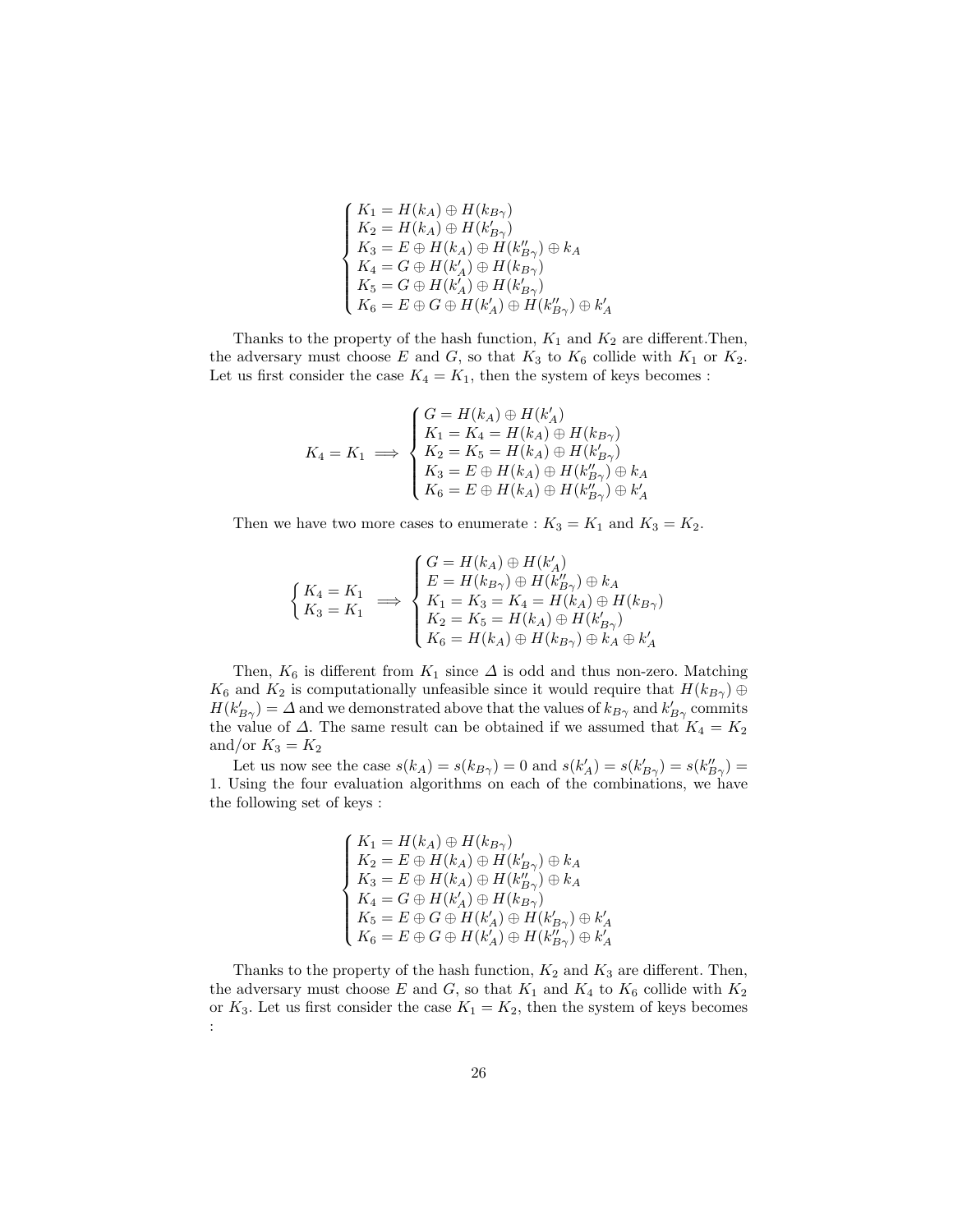$$
K_1 = K_2 \implies \begin{cases} E = H(k_{B\gamma}) \oplus H(k_{B\gamma}') \oplus k_A \\ K_1 = K_2 = H(k_A) \oplus H(k_{B\gamma}) \\ K_3 = H(k_A) \oplus H(k_{B\gamma}) \oplus H(k_{B\gamma}') \oplus H(k_{B\gamma}'') \\ K_4 = G \oplus H(k_A') \oplus H(k_{B\gamma}) \\ K_5 = G \oplus H(k_A') \oplus H(k_{B\gamma}) \oplus k_A' \oplus k_A \\ K_6 = G \oplus H(k_A') \oplus H(k_{B\gamma}) \oplus H(k_{B\gamma}') \oplus H(k_{B\gamma}'') \oplus k_A' \oplus k_A \end{cases}
$$

Then we have two more cases to enumerate :  $K_4 = K_2$  and  $K_4 = K_3$ .

$$
\left\{ \begin{array}{l} K_1 = K_2 \\ K_4 = K_2 \end{array} \right. \Longrightarrow \left\{ \begin{array}{l} E = H(k_{B\gamma}) \oplus H(k_{B\gamma}') \oplus k_A \\ G = H(k_A) \oplus H(k_A') \\ K_1 = K_2 = K_4 = H(k_A) \oplus H(k_{B\gamma}) \\ K_3 = H(k_A) \oplus H(k_{B\gamma}) \oplus H(k_{B\gamma}') \oplus H(k_{B\gamma}') \\ K_5 = H(k_A) \oplus H(k_{B\gamma}) \oplus k_A' \oplus k_A \\ K_6 = H(k_A) \oplus H(k_{B\gamma}) \oplus H(k_{B\gamma}') \oplus H(k_{B\gamma}') \oplus k_A' \oplus k_A \end{array} \right.
$$

$$
\left\{ \begin{array}{l} K_1 = K_2 \\ K_4 = K_3 \end{array} \right. \Longrightarrow \left\{ \begin{array}{l} E = H(k_{B\gamma}) \oplus H(k_{B\gamma}') \oplus k_A \\ G = H(k_A) \oplus H(k_A') \oplus H(k_{B\gamma}') \oplus H(k_{B\gamma}') \\ K_1 = K_2 = H(k_A) \oplus H(k_{B\gamma}) \\ K_3 = K_4 = H(k_A) \oplus H(k_{B\gamma}) \oplus H(k_{B\gamma}') \oplus H(k_{B\gamma}') \\ K_5 = H(k_A) \oplus H(k_{B\gamma}) \oplus H(k_{B\gamma}') \oplus H(k_{B\gamma}') \oplus k_A' \oplus k_A \\ K_6 = H(k_A) \oplus H(k_{B\gamma}) \oplus k_A' \oplus k_A \end{array} \right.
$$

Note that in the two cases,  $K_5$  and  $K_6$  are simply switched around. Then, we only focus on the former case.  $K_5$  is different from  $K_2$  since  $\Delta$  is odd and thus non-zero. Matching  $K_6$  and  $K_3$  is computationally unfeasible since it would require that  $H(k_{B\gamma}) \oplus H(k'_{B\gamma}) = \Delta$  and we demonstrated above that the values of  $k_{B\gamma}$  and  $k'_{B\gamma}$  commits the value of  $\Delta$ . The same result would be obtained if we assumed first that  $K_1 = K_3$ . Indeed, it would only be a permutation of the keys  $k'_{B\gamma}$  and  $k''_{B\gamma}$ .

Let us see the case  $s(k_A) = s(k_{B\gamma}) = s(k'_{B\gamma}) = s(k''_{B\gamma}) = 0$  and  $s(k'_A) = 1$ . Using the four evaluation algorithms on each of the combinations, we have the following set of keys :

$$
\left\{ \begin{array}{l} K_1 = H(k_A) \oplus H(k_{B\gamma}) \\ K_2 = H(k_A) \oplus H(k_{B\gamma}') \\ K_3 = H(k_A) \oplus H(k_{B\gamma}'') \\ K_4 = G \oplus H(k_A') \oplus H(k_{B\gamma}) \\ K_5 = G \oplus H(k_A') \oplus H(k_{B\gamma}') \\ K_6 = G \oplus H(k_A') \oplus H(k_{B\gamma}'') \end{array} \right.
$$

This case is easier since the three first keys are different because of the properties of the hash function.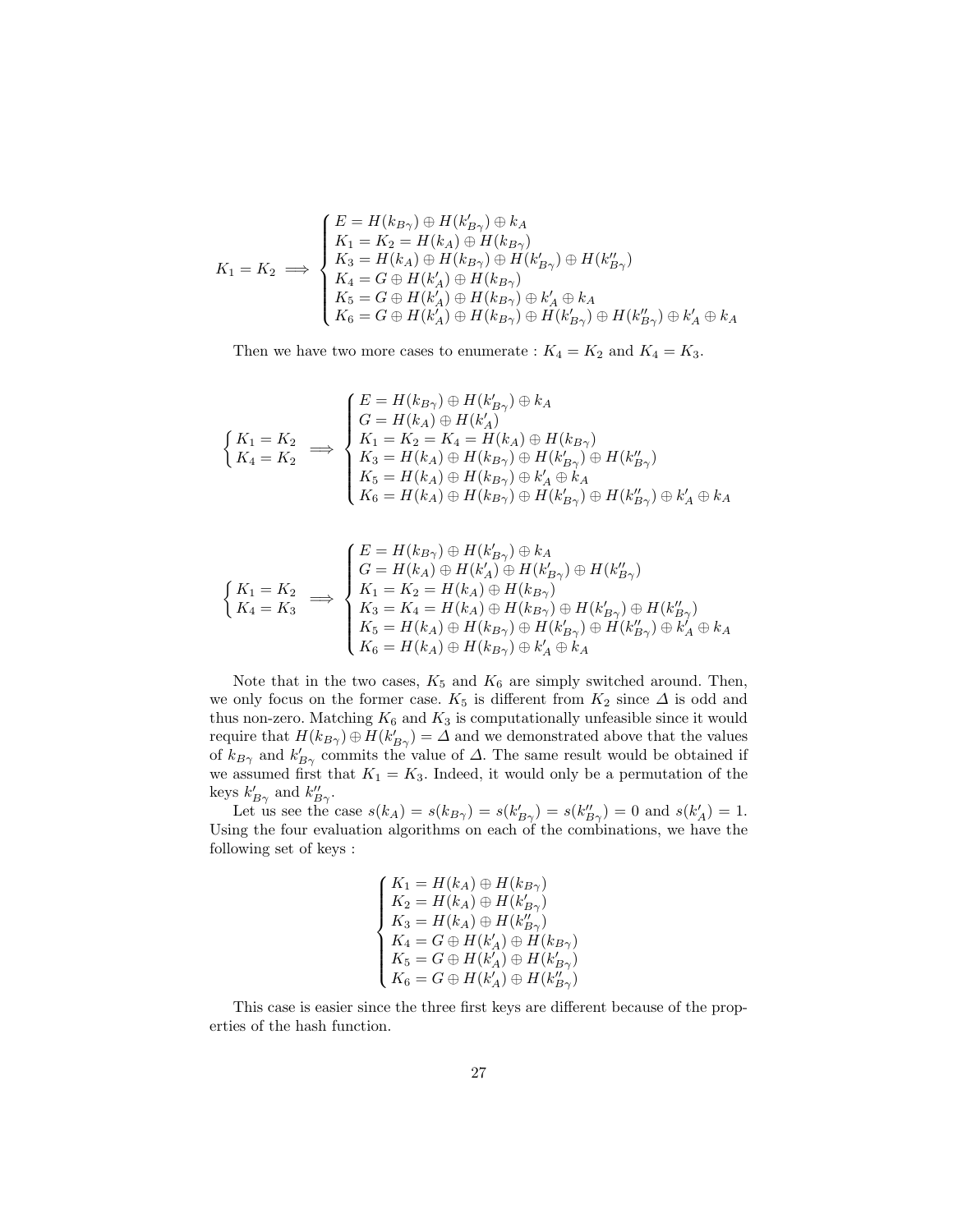Let us see the case  $s(k_A) = 0$  and  $s(k'_A) = s(k_{B\gamma}) = s(k'_{B\gamma}) = s(k''_{B\gamma}) = 1$ . Using the four evaluation algorithms on each of the combinations, we have the following set of keys :

$$
\left\{ \begin{array}{l} K_1=E\oplus H(k_A)\oplus H(k_{B\gamma})\oplus k_A\\ K_2=E\oplus H(k_A)\oplus H(k'_{B\gamma})\oplus k_A\\ K_3=E\oplus H(k_A)\oplus H(k''_{B\gamma})\oplus k_A\\ K_4=E\oplus G\oplus H(k'_A)\oplus H(k_{B\gamma})\oplus k'_A\\ K_5=E\oplus G\oplus H(k'_A)\oplus H(k'_{B\gamma})\oplus k'_A\\ K_6=E\oplus G\oplus H(k'_A)\oplus H(k''_{B\gamma})\oplus k'_A \end{array} \right.
$$

The three first keys are different because of the properties of the hash function.

So far, we studied all the cases where  $s(k_A) = 0$  and  $s(k'_A) = 1$  (and by change of variables  $s(k_A) \neq s(k'_A)$ ). All cases where  $s(k_A) = s(k'_A)$  is equivalent to one already seen in Annex B (it follows from the fact that we do not use the third key  $k''_A$  in the referred annex), which ends the proof of Lemma 4.  $\Box$ 

## E Proof of Lemma 5

Proof. All cases are already seen in other proofs:

- The case  $K_1 = K_2 = K_3 = K_4$  is already shown to be unsolvable in the proof of Lemma 1.
- The case  $K_1 = K_2$  and  $K_3 = K_4$  (the gate that always output the first operand a or  $\bar{a}$ ) is proved to be impossible in Annex C.
- The case  $K_1 = K_3$  and  $K_2 = K_4$  (the gate that always output the second operand b or  $\bar{b}$ ) is proved to be impossible in Annex C.
- The case  $K_1 = K_4$  and  $K_2 = K_3$  (the gate that computes  $a \oplus b$  or  $a \oplus b$ ) is proved to be impossible in Annex C.

This ends the proofs of Lemma 5.

$$
\Box
$$

# F Finding the Best Corrupted Circuit

To help us answer the problem stated in Section 6, we implemented a tool to exhaustively compute all corruptions  $C_{f'}$  of a circuit  $C_f$ . For every corrupted circuit  $C_{f'}$ , it computes the entropy  $H(Y|X = x', Z = f'(x', y))$  and checks whether it leaks more information than  $C_f$ . Since the complexity of this method is exponential in the size of the original circuit, it is obviously limited to small circuits. Algorithm 1 gives the overview of our algorithm.

# G Corruption of Circuits

In order to reduce the leakage of a circuit, we take advantage of the fact that this leakage depends on the tyopology of the circuit. In the case of the equality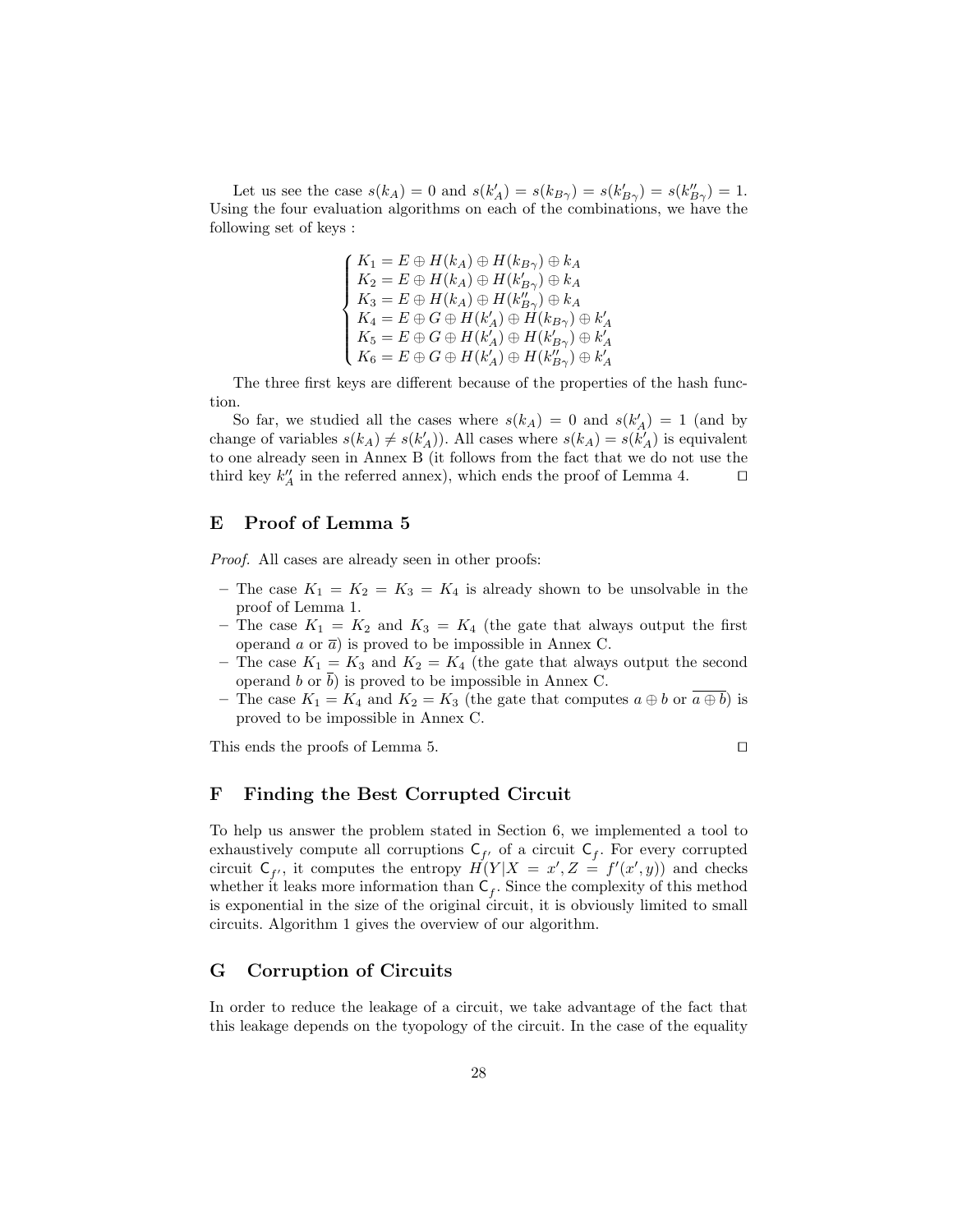**Input:** A circuit  $C_f$  of n wires  $w_1$  to  $w_n$  (arbitrary order). Output: The corrupted circuit that leaks the most information. Set an *n*-nits integer  $\omega$  to zero. Compute the initial entropy  $H = H(Y|X = x, f(x, y)).$ while  $\omega < 2^n$  do  $\omega \leftarrow \omega + 1$  $C_{f'} \leftarrow C_f$ foreach  $\omega_i$  do If  $\omega_i = 1$ , add a NOT gate to the wire  $w_i$  of  $C_{f}$ . end Compute the truth table of  $C_{f}$ . Compute the entropy  $H' = H(Y | X = x', f'(x', y)).$ if  $H^{\prime} < H$  then  $H \leftarrow H'$  $C_{f}$  becomes the best corrupted circuit so far. end return The best corrupted circuit found. end

Algorithm 1: Finding the best corruption of a circuit.

test (w.l.o.g.), we propose to evaluate two parallel sub-circuits with different topologies, and to output only one, chosen by the evaluator. This approach is illustrated in Figure 10. A dashed sub-circuit performing differently the equality test is added to the previous one, and a multiplexer (described in [8]) allows the evaluator to choose which of the two results is returned (let  $c$  represent this choice). If the generator is honest, the circuit remains correct : the subcircuits have the same result and the multiplexer has no influence. Otherwise, the generator does not know which one of the two sub-circuits have returned the result.

However, the attacker can still add NOT gates to this new circuit. Using the same method, we computed that the best corruption requires six NOT gates to be added, as illustrated in Fig. 11. By studying the multiplexer of [8], we can show that there is no way for the adversary to force the choice of c. Then, we do not detail the multiplexer in the following Boolean circuit. The remaining entropy on the evaluator's input after evaluating this corrupted circuit is  $H(Y|X)$  $x', Z = f'(x', y)$  = 3.35 bits. Then, we have considerably reduced the leakage of information.

This result was obtained by computing all possible additions of NOT gates. Then, for each corrupted circuit, we have computed the truth table of the corrupted function and measured the Shannon entropy of the evaluator's input.